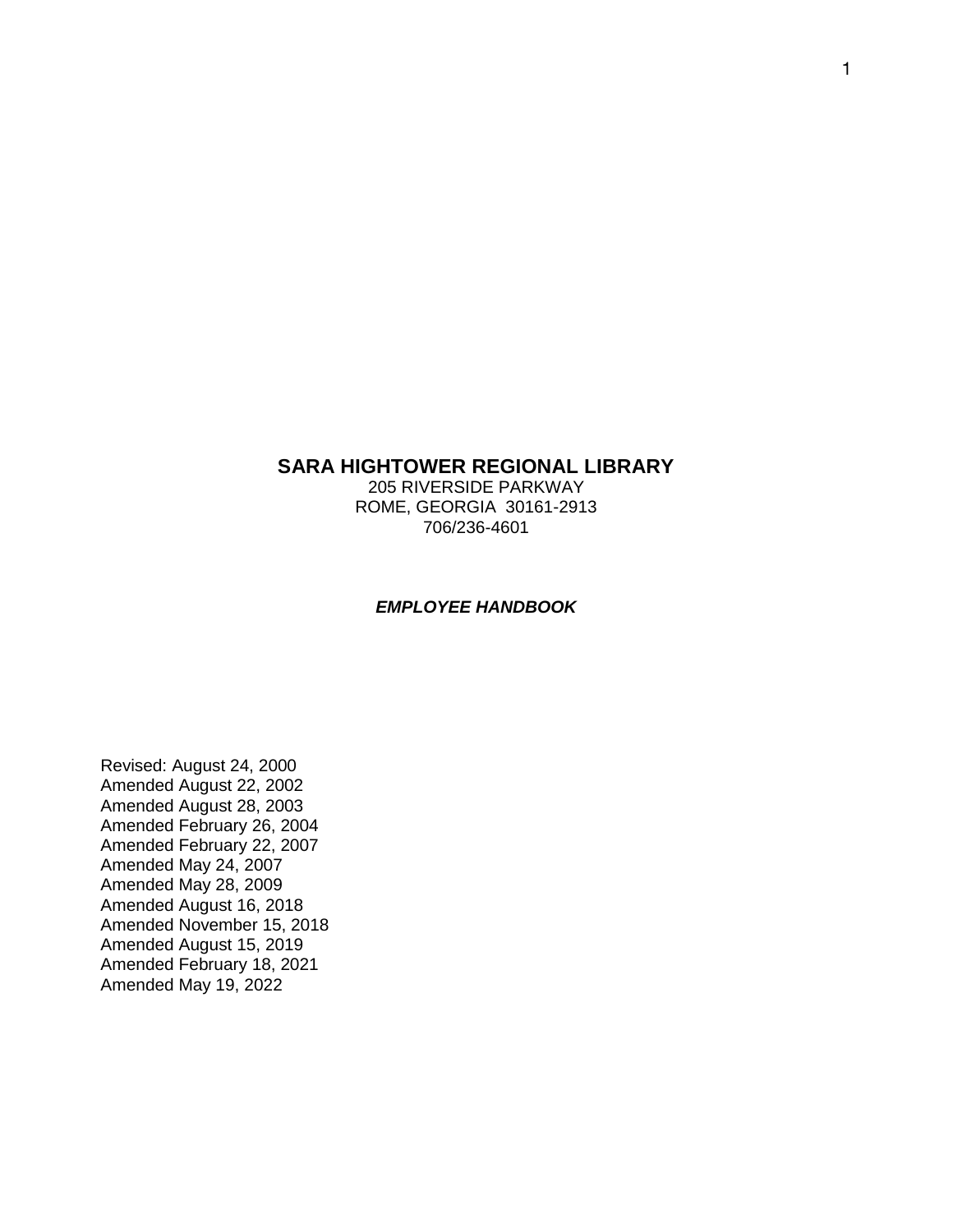### *WELCOME*

### *To*

#### *Sara Hightower Regional Library*

We are pleased to welcome you as a new employee and are proud of our system of libraries and our commitment to provide organized access to information and services for the people of Floyd, Polk, Chattooga Counties and all of Northwest Georgia in order to meet their educational, informational, and cultural needs. The men and women whose skills, professionalism, care and dedication make Sara Hightower Regional Library System a leading resource for this area. We are committed to promoting, guiding, and providing direct access to information and materials and to also providing assistance among the surrounding communities.

As a new employee, you may have many questions about your new job. These personnel policies should help you to understand our basic policies, procedures and benefits. We want you to become familiar with its contents. Your immediate supervisor will be glad to answer any other questions that you may have.

> *Congratulations To you on becoming a new member of the Sara Hightower Regional Library Staff*  and good luck on your new job.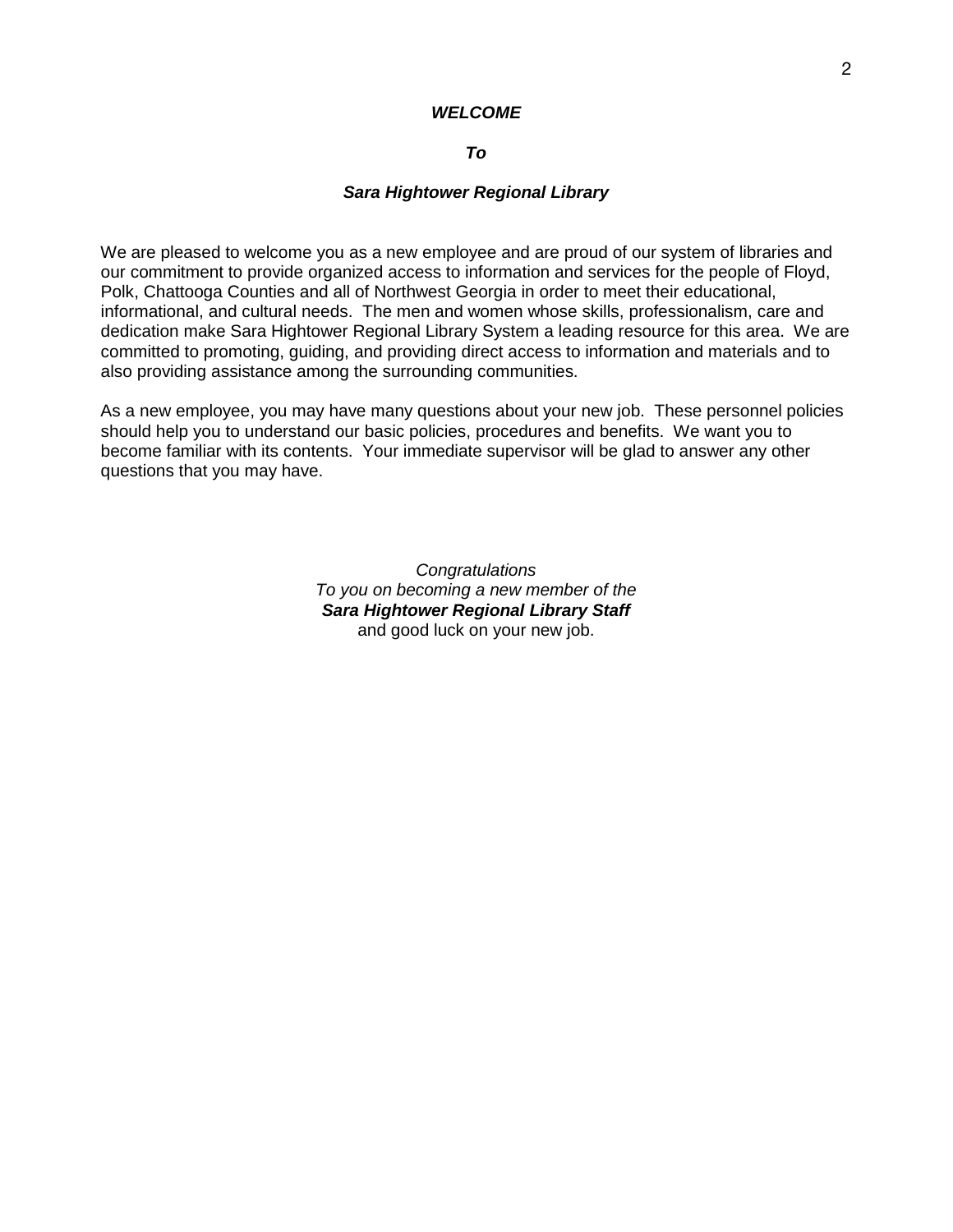# **TABLE of CONTENTS**

| <b>Notice of Employment</b><br><b>Introduction - Terms of Employment</b>                                                                                                                         | 5                               |
|--------------------------------------------------------------------------------------------------------------------------------------------------------------------------------------------------|---------------------------------|
| <b>Equal Employment Opportunity</b><br><b>Employment at Will</b><br><b>Trial Period</b>                                                                                                          | 5<br>6<br>6                     |
| <b>Absence/Tardiness</b>                                                                                                                                                                         | $6 - 7$                         |
| <b>Absenteeism and Tardiness</b>                                                                                                                                                                 | $\overline{\mathbf{r}}$         |
| <u>Leave</u>                                                                                                                                                                                     | $7 - 11$                        |
| <b>Annual Leave</b><br><b>Personal Leave</b><br><b>Sick Leave</b><br><b>Civic Leave</b><br><b>Family Medical Leave Act</b>                                                                       | 7<br>8<br>8<br>9<br>$9 - 11$    |
| <b>Benefits</b>                                                                                                                                                                                  | $11 - 13$                       |
| <b>State Health Insurance and Teacher's Retirement</b><br><b>COBRA</b><br><b>Pay Periods and Holidays</b><br><b>Banking Benefits / Automatic Deposit</b><br><b>VALIC Tax-Deferred Retirement</b> | 11<br>11<br>$12 \,$<br>13<br>13 |
| <b>Dismissal</b>                                                                                                                                                                                 | $13 - 14$                       |
| <b>Substance Abuse</b><br><b>Garnishments and Attachments</b><br><b>Termination/Resignation</b>                                                                                                  | 13<br>14<br>14                  |
| Dress and Conduct on the Job                                                                                                                                                                     | 14-16                           |
| <b>Harassment</b><br><b>Complaint Procedure</b>                                                                                                                                                  | 15<br>16                        |
| <b>Employment Practices</b>                                                                                                                                                                      | 16-17                           |
| <b>Promotion, Transfer and Demotion</b>                                                                                                                                                          | 17                              |
| <b>Nepotism</b>                                                                                                                                                                                  | 17                              |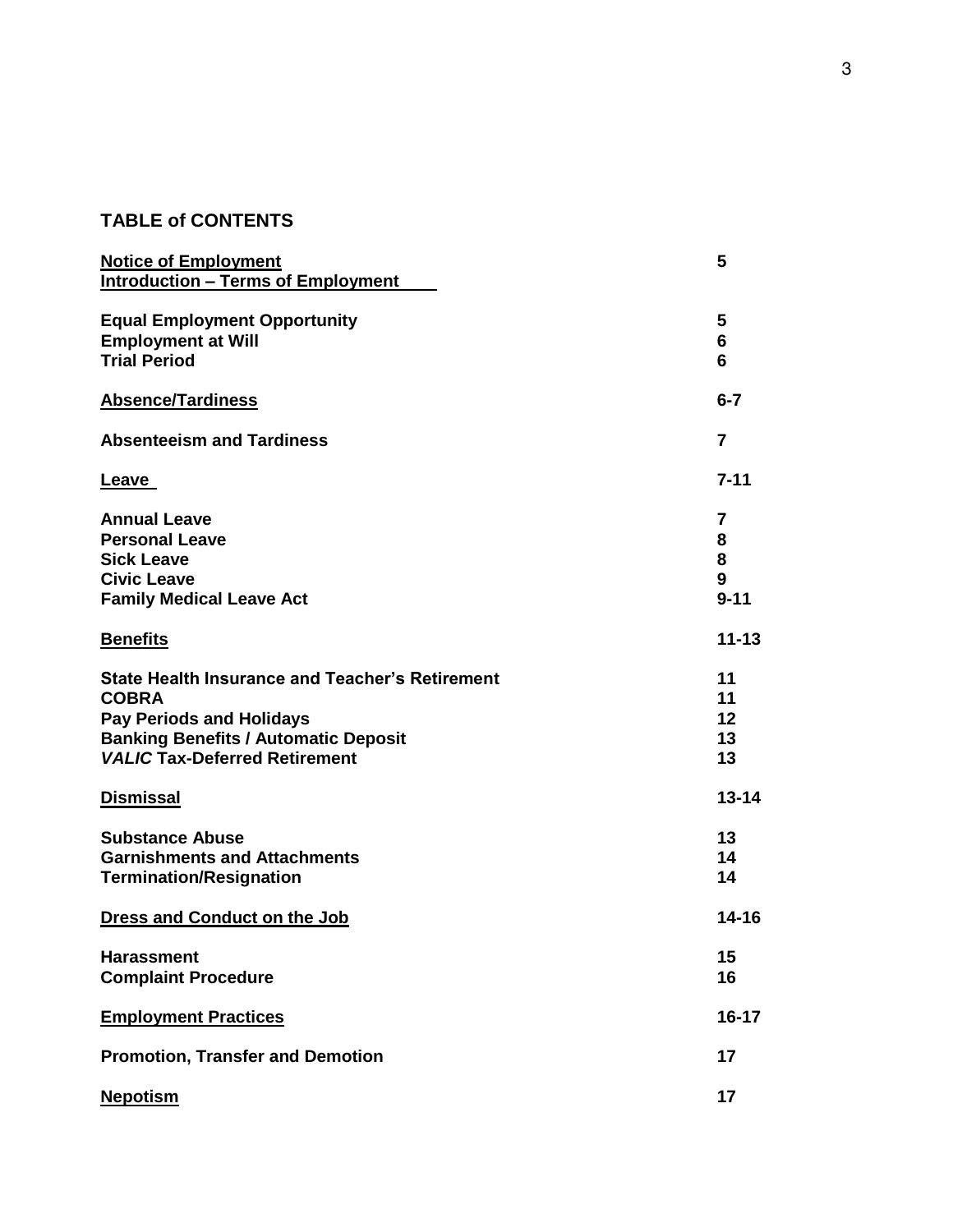**TABLE of CONTENTS (cont.)**

| <b>Procedure for Redress of Grievance</b> | 18                                        |       |  |
|-------------------------------------------|-------------------------------------------|-------|--|
| <b>Inclement Weather Days</b>             |                                           |       |  |
| <b>Staff Development</b>                  |                                           | 19    |  |
| <b>Travel</b>                             |                                           | 19    |  |
| <b>Working Conditions</b>                 | 20                                        |       |  |
| <b>Worker's Compensation</b>              |                                           |       |  |
| <b>Other</b>                              |                                           | 21    |  |
| <b>Appendix A</b>                         | <b>Acknowledgement of Receipt</b>         | 22    |  |
| <b>Appendix B</b>                         | <b>Sample Evaluation Form</b>             | 23-24 |  |
| <b>Appendix C</b>                         | <b>Sample Resignation Form</b>            | 25    |  |
| <b>Appendix D</b>                         | <b>Personal Use of Electronic Devices</b> | 26-27 |  |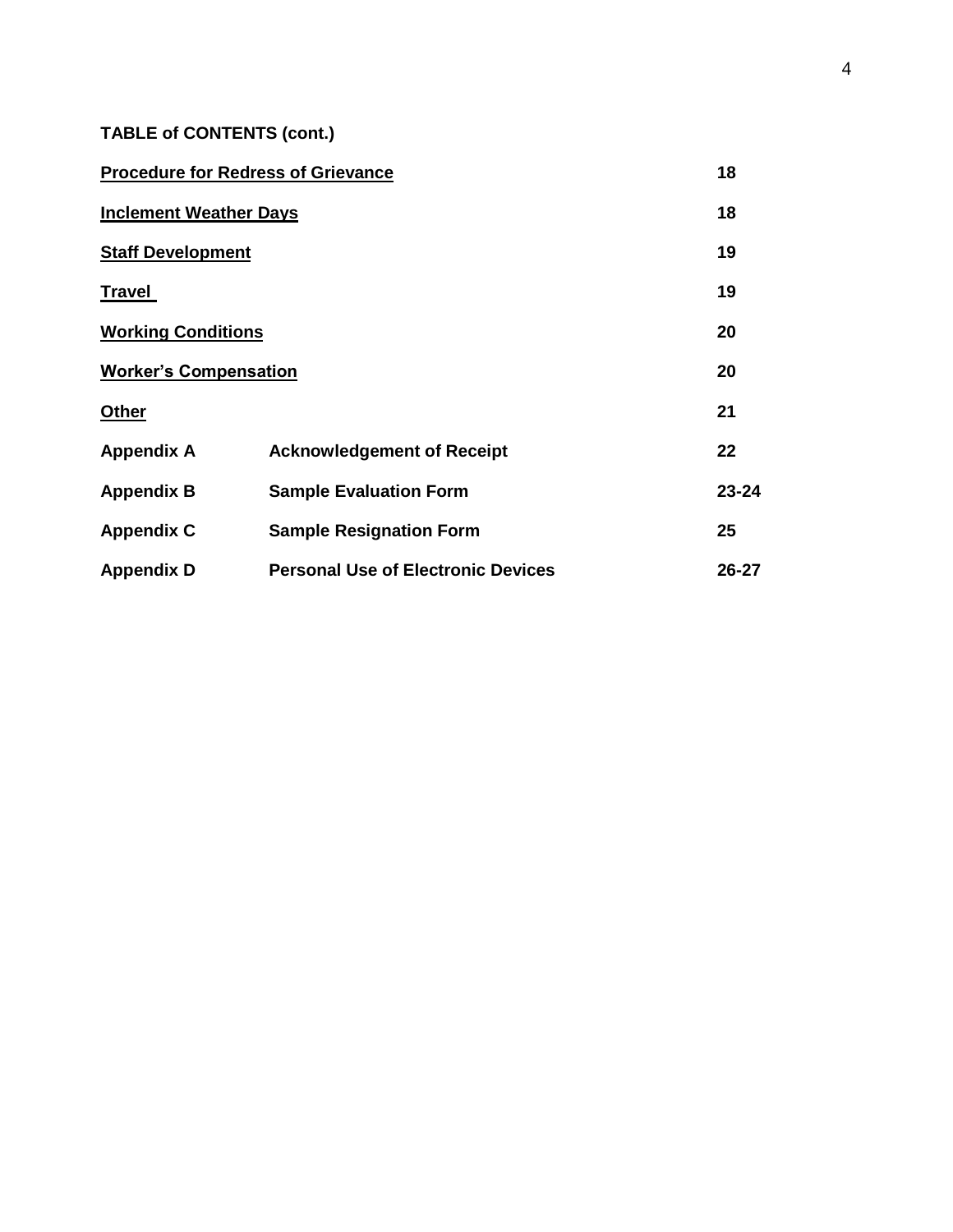#### **Notice of Employment**

Each new full-time employee receives a Notice of Employment from the Administrative Office which states the title of the position, salary, hours of work, starting date, name of his/her supervisor.

The signed original Notice of Employment is kept in the employee's personnel file in the Administrative Office.

Each new employee must also complete state and federal tax withholding forms and an Employment Eligibility Verification Form I-9, submit to a criminal background check, and fill out a worker's compensation medical questionnaire. All of these forms are provided by the Administrative Office at the time of employment and must be completed and returned to the Administrative Office within the first week of employment.

#### **Introduction – Terms of Employment**

### A. **Purpose of Handbook**

The information contained in this Handbook is designed as an advisory guide to assist Sara Hightower Regional Library and its supervisors with the effective management of personnel. The policies, provisions, and guidelines contained in this Handbook are not binding on Sara Hightower Regional Library and may be changed, interpreted, modified, revoked, suspended, terminated or added to by Sara Hightower Regional Library, in whole or in part, at any time, in Sara Hightower Regional Library's sole discretion, and without notice to employees. Sara Hightower Regional Library's benefits are defined in legal documents such as insurance contracts, official plan texts and/or trust agreements. All employee benefits, including group health and/or life insurance benefits may be changed, modified or reduced at any time both as to coverage, the nature of benefits, and the percentage of each employee's contribution. This Handbook does not create any contractual rights and is not intended to cover every situation. Instead, this Handbook is intended only to give on-site management general advice concerning personnel decisions.

# B. **Equal Employment Opportunity**

Sara Hightower Regional Library hereinafter ("the Library") is committed to maintaining a work environment that is free of unlawful conduct. In keeping with this commitment, we will not tolerate harassment, discrimination, or the unlawful treatment of employees by anyone, including any supervisor, co-worker, vendor, visitor or customer of the Library. The Library pursues and will maintain a policy of nondiscrimination with all employees and applicants for employment. All aspects of employment, including retirement, hiring, promotions and transfers will be made on the basis of individual qualifications related to the requirements of the position without regard on the basis of race, color, religion, sex, national origin, age, disability, genetic information, uniformed service status, pregnancy, childbirth or related medical conditions; or any other legally protected category consistent with the Americans Disabilities Act.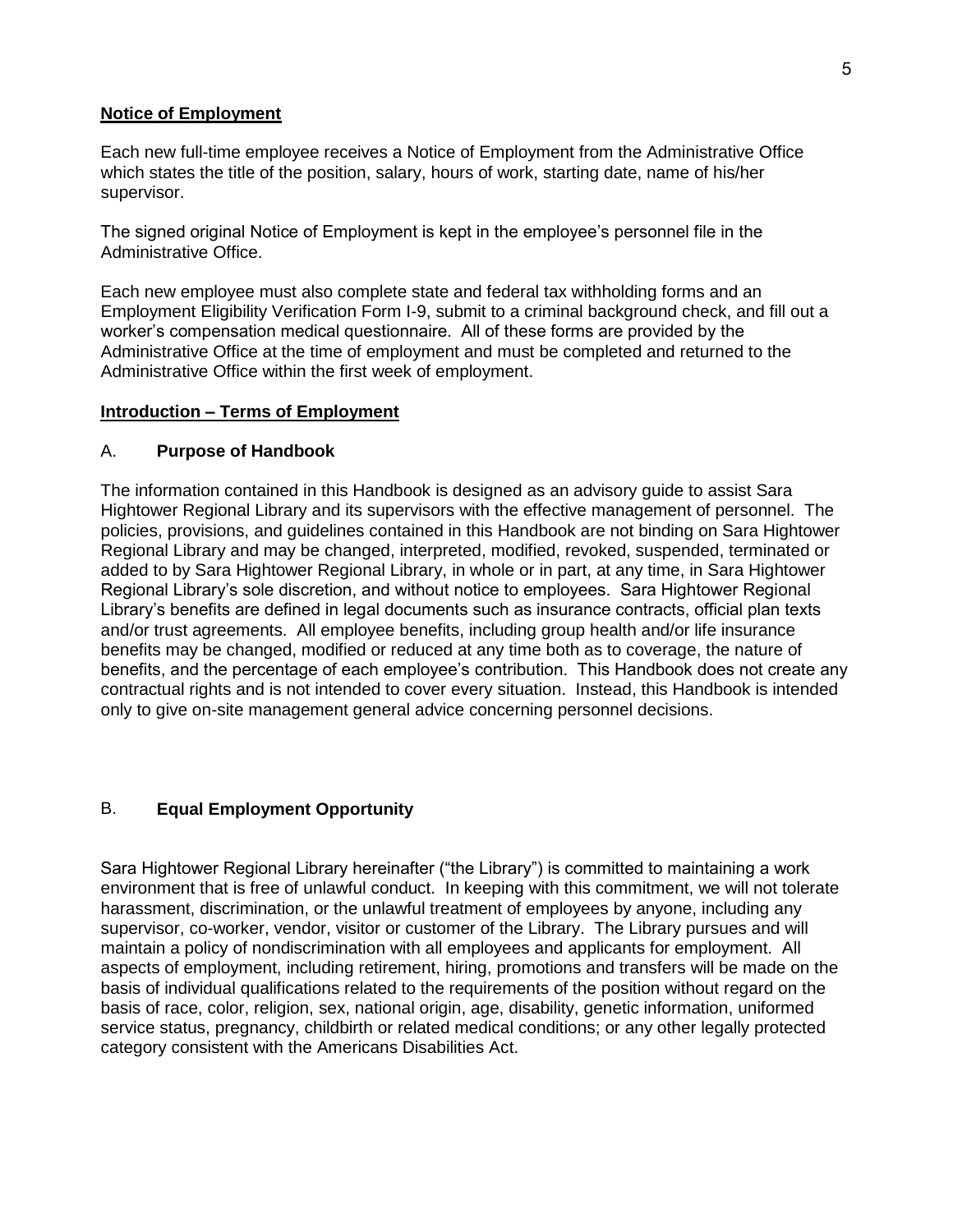# C. **Employment "At Will"**

All employees of the Library are "at will" employees and may be terminated for any reason referenced in this manual, for any reason during the 6 month trial basis, or for no reason at all or any time thereafter. Nothing contained in this Handbook is intended to create, comprise, or define any type of oral or written employment contract, promise, guarantee, either express or implied, between the Library and any one or all of its employees. Nothing in the Handbook is intended to provide any assurance of continued employment. Any written or oral statements or promises to the contrary are hereby expressly disavowed and should not be related upon by prospective or existing employees unless there exists a specific agreement to the contrary which is authorized in writing by the Director of the Library. Since employment at the Library is based upon mutual consent, either the employee or the employer may terminate the relationship at any time and in their discretion and with or without cause.

### *Trial Period*

Each new employee is hired on a trial basis for the first 180 days. This 180 day period includes any Saturdays that may be scheduled.

The employee will be evaluated at a 90 day period and given the opportunity to improve in areas the supervisor feels need correction.

Employment may be terminated at any time during the 6 month trial period and recourse to grievance procedures is denied.

At the end of the trial period, the employee's work is evaluated and a decision is made regarding retention.

# **Absence/Tardiness**

All employees shall notify their department head before the time they are to report to work in the event that they will be absent or tardy (except in the case of an emergency). The Department Head will determine whether the employee will be penalized in each situation. Unexcused absenteeism and tardiness will be documented and are grounds for disciplinary action up to and including dismissal.

### *Absenteeism and Tardiness*

1. Attendance and Tardiness:

Absence creates problems for your fellow workers who may have to perform your duties. Punctuality and regular attendance are essential to the proper operation of the Library and also help employees establish a good working reputation and add to their opportunity for advancement. An important contribution you can make as an employee is to report to work on time and on a regular basis.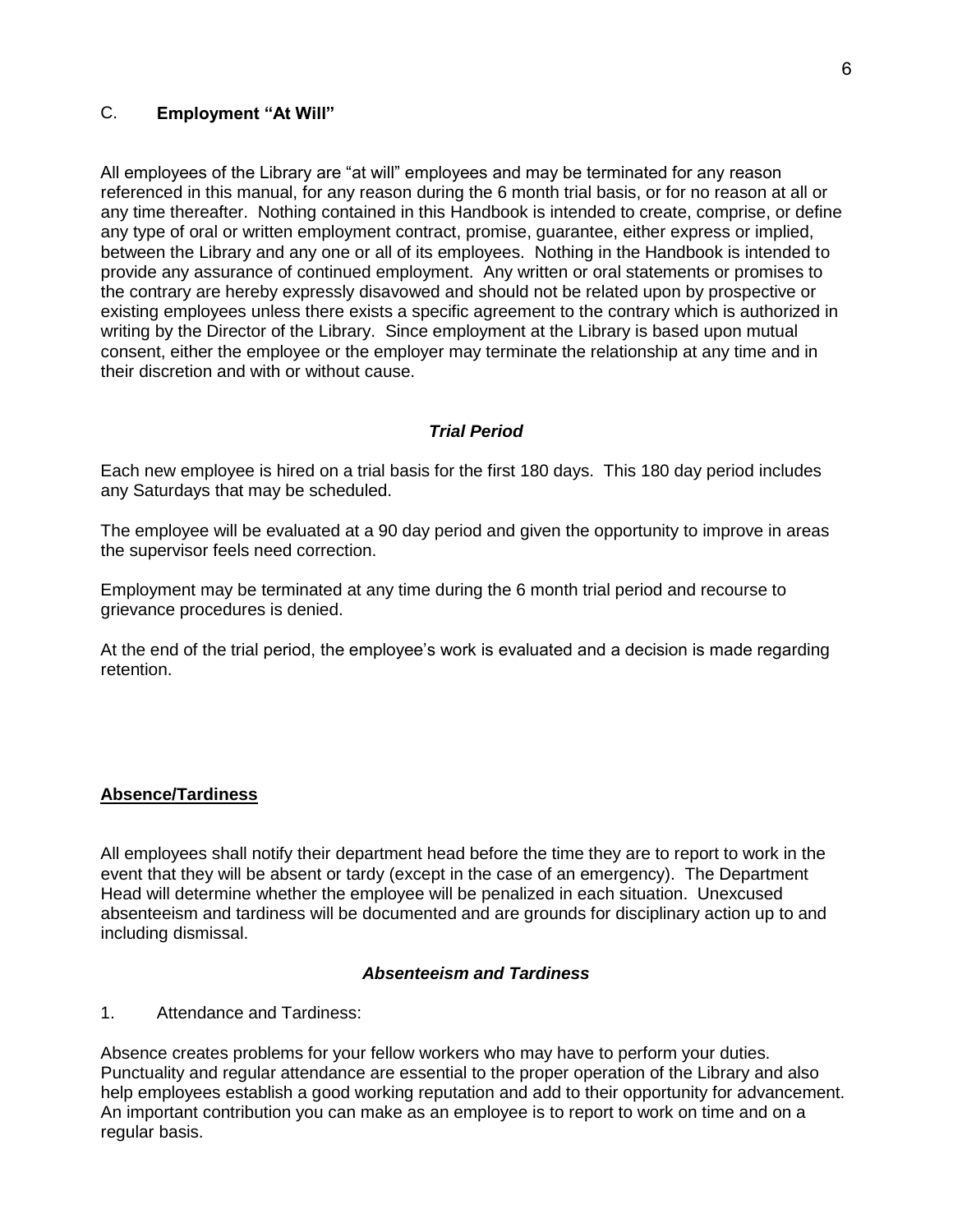It is your responsibility to be present each scheduled working day. If you are going to be late for work or absent, you must notify your supervisor before the start of your work day. You are required to speak with your supervisor directly or if your supervisor is not available, you must speak with another supervisor. Texting is not an acceptable means of communicating an absence. Only your supervisor or the Director may excuse absence or tardiness.

2. Absence Without Notice:

In order for the Library to operate effectively, employees must keep their supervisor informed as to when the employee will be off of work because of illness or accident. If an employee must leave work for any reason before the end of the day, he or she must notify their supervisor. Failure to do so may result in dismissal.

Employees regardless of category, will be automatically discharged for:

Being absent for any reason for three (3) consecutive days without contacting their immediate supervisor as discussed above.

• Failing to report to work the first working day after the expiration of an authorized leave of absence.

Misrepresenting the reason for being absent.

# **Leave**

### *Annual Leave*

Annual leave is awarded to full-time employees according to the amount of time worked and professional education.

After 1 year of employment:

|                            | MLS Librarian employed in State Reimbursed position:<br>160 working hours |
|----------------------------|---------------------------------------------------------------------------|
|                            | All other Full-Time employees: 80 working hours                           |
| After 10 years employment: | All Full-Time employees: 40 additional working hours                      |
| After 15 years employment: | All Full-Time employees: 40 additional working hours                      |
| Maximum annual leave:      | MLS Librarian employed in State Reimbursed position:<br>240 working hours |
|                            | All other Full-Time employees: 160 working hours                          |

Annual leave must be taken in no less than one hour increments.

Any unused annual leave may be transferred to sick leave at the end of the year (employees may only accumulate sixty days of sick leave). Annual leave not taken or transferred by the end of December will be forfeited.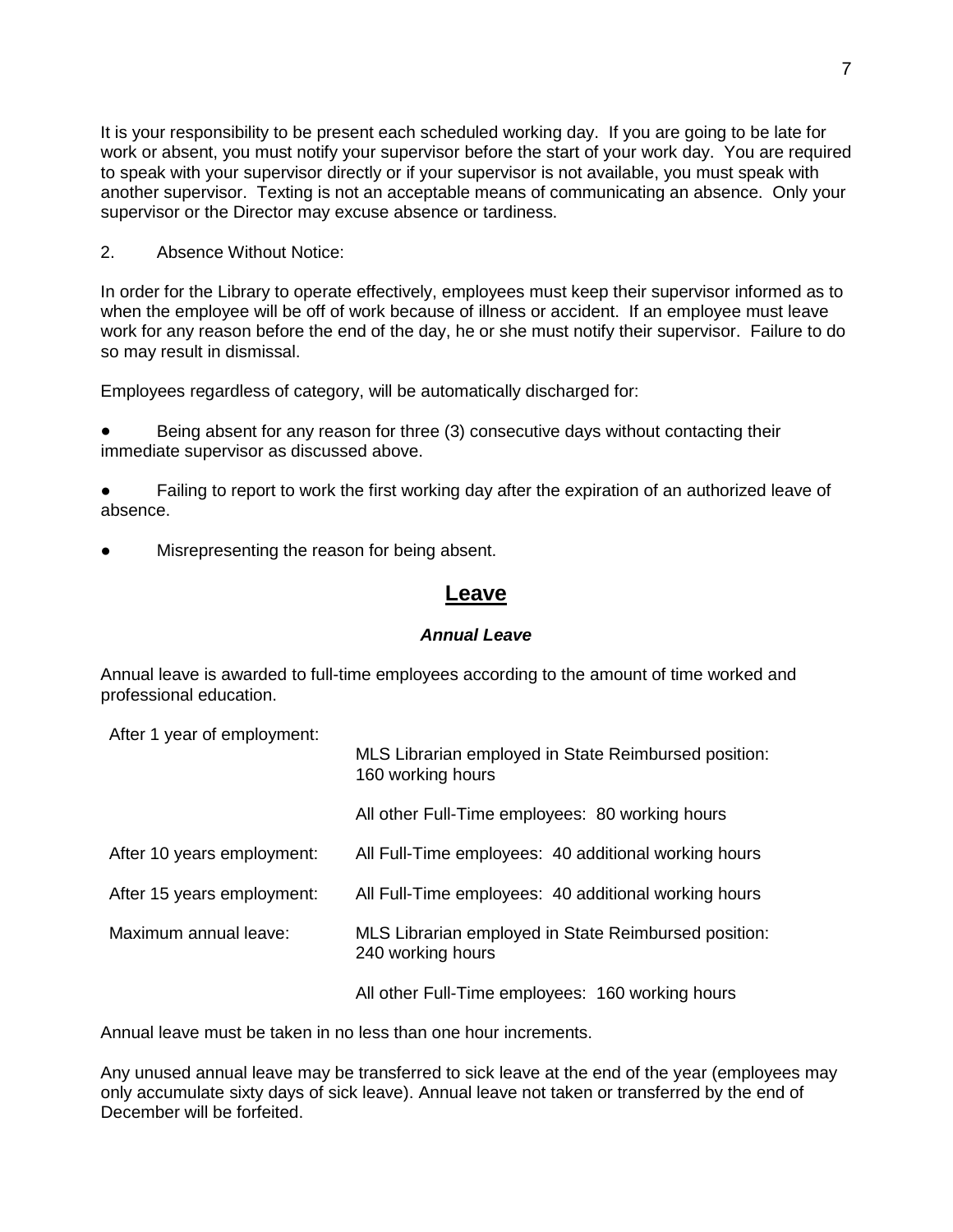Employees who resign, retire**,** or are terminated will be paid for accumulated annual leave provided that the employee has been employed by the library for at least twelve consecutive months. Any paid leave will be pro-rated based on actual leave accrued for this calendar year. No accumulated sick leave will be paid to any employees upon their resignation, retirement or termination.

Absence Without Pay may be granted by the Director under special circumstances. It will not be granted automatically when an employee has no accrued leave. A written request must be presented to the Director for approval. All paid leave must be taken before AWOP will be considered.

### *Personal Leave*

Thirty two hours of personal leave are accrued annually and may be taken any time throughout the first year of employment with prior approval of a department head. Thereafter, personal leave will still require approval of the department head.

Any unused personal leave may be transferred to sick leave at the end of the year (employees may only accumulate sixty days of sick leave).

#### *Sick Leave*

Ninety six hours of sick leave per year are granted on the basis of 8 hours per month.

Sick leave must be taken in at least one hour increments.

Sick leave may be used as it accumulates or it may be accrued up to a maximum of sixty days.

After sick leave is exhausted, employees must use annual and personal leave before requesting leave without pay. Employees needing more than their accumulated leave must apply in writing to the Director for Absence without Pay.

Only full-time employees are eligible for sick leave.

Sick leave may be used in case of illness or death in the employee's immediate family (spouse, children, parents of employee, sister, brother, father-in-law, mother-in-law, or any other person who is acting in one of the above capacities who lives in the employee's residence.)

Employees returning to work after a lengthy illness or surgery must have a written release form from their doctor stating any restrictions (i.e., light work, reduced hours) and the date the employee is able to return to work.

Hospitalization of any kind requires a written release from the doctor upon the employees return to work.

Employees out of work for 5 days or with a chronic medical disorder will require a written statement from their doctor before they may return to work.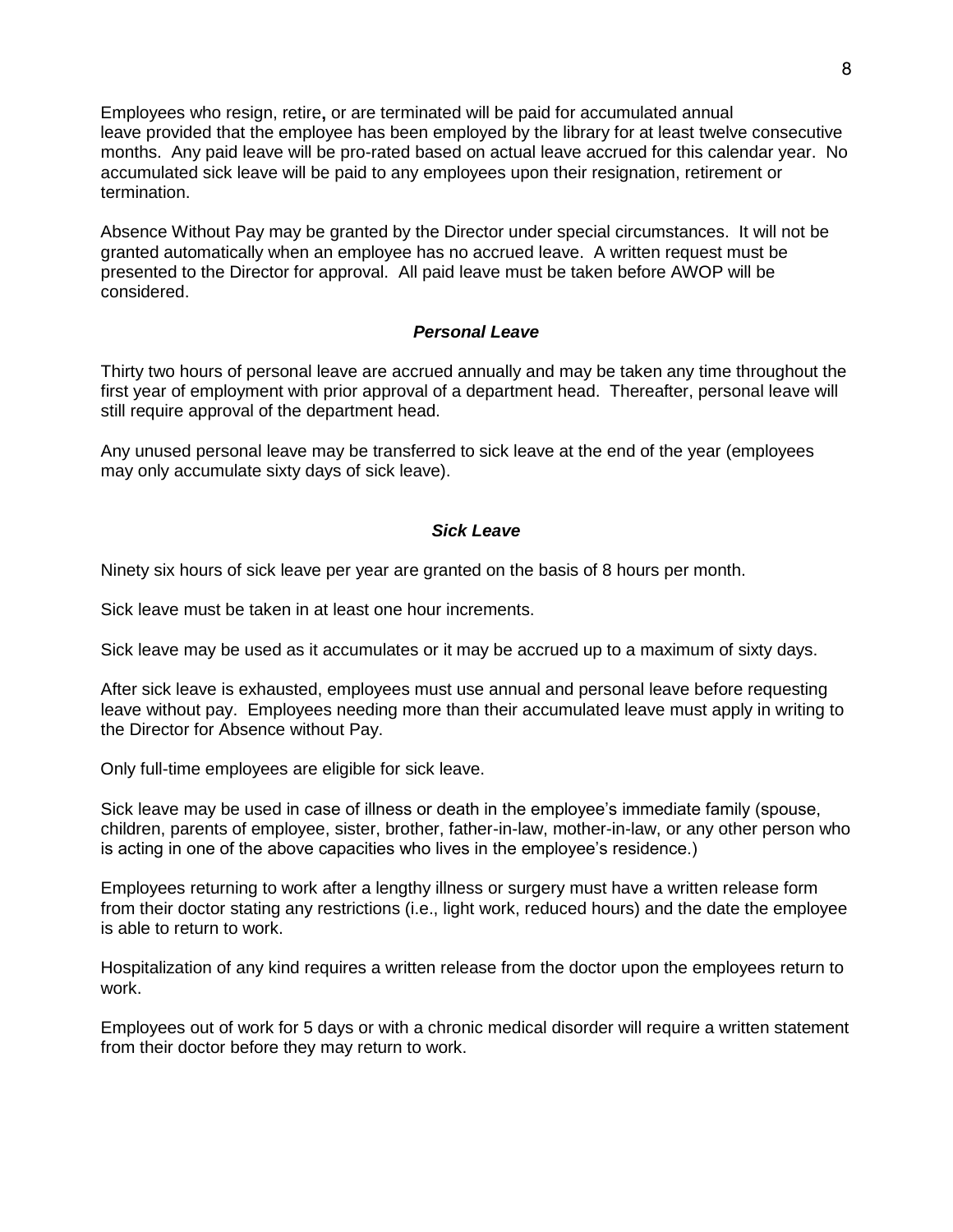# *Civic Leave*

Serving on jury duty and voting are your civic responsibilities and are encouraged by the SHRL Board of Trustees.

Employees will continue to draw their salary during service of jury duty.

In accordance with Title 86, Sec. 1109 of the Georgia Code, full time employees who are members of the National Guard or military reserve forces shall be allowed a leave of absence for up to thirty days not charged against their annual leave for attending training camp. Employees called to summer camp or other active duty should provide their supervisor with a copy of his/her orders, which shall include active duty rate of pay, as soon as possible. For up to but not to exceed two weeks (e.g., the annual two-week training period (summer camp), the library will compensate for any difference in pay if the military pay is less than that earned at the library.

# *Family Medical Leave Act*

The Family Medical Leave Act (FMLA) provides up to twelve (12) weeks unpaid leave to eligible employees for certain family and medical reasons, without loss of health insurance benefits.

The following information is provided to explain the employee's rights and obligations when requesting a family or medical leave under FMLA:

1. To be eligible for leave under this policy an employee must have been employed for a total of twelve (12) months, must have worked at least 1250 hours during the twelve-month period preceding the commencement of the leave, and the employee must also work at a facility with 50 or more employees within a 75-mile radius of this work site.

2. A family and/or medical leave of absence for up to twelve (12) weeks of unpaid leave may be taken for one or more of the following reasons: (1) the birth of the employee's child; (2) placement of a child with the employee for adoption or foster care; (3) to care for a child, spouse, or parent who has a serious health condition; or (4) when the employee is unable to perform the essential functions of his or her position because of a serious health condition.

3. An employee may take a total of 12 work weeks of unpaid leave for the reasons specified above during a rolling 12-month period measured backward from the date an employee uses any FMLA leave.

If you and your spouse are employed by the Library, the two of you together are entitled to a total of 12 weeks of FMLA leave for the birth, adoption, or placement of a child, or to care for a covered family member with a serious health condition. The right to FMLA leave for the birth, adoption, or placement of a child expires 12 months after the date of the birth, adoption or placement.

4. The FMLA permits eligible employees to take leave intermittently or on a reduced leave schedule when medically necessary for: (1) a serious health condition (either the employee's or family member's); (2) periods of disability due to a chronic serious health condition; or (3) to provide needed care for an immediate family member with a serious health condition, including psychological care when such care would prove beneficial to the patient. Intermittent leave is not available for the birth, adoption or

placement of a child unless agreed by the Library. The Library may transfer the employee temporarily to an alternative position with equal pay and benefits that better accommodates any recurring period of intermittent leave.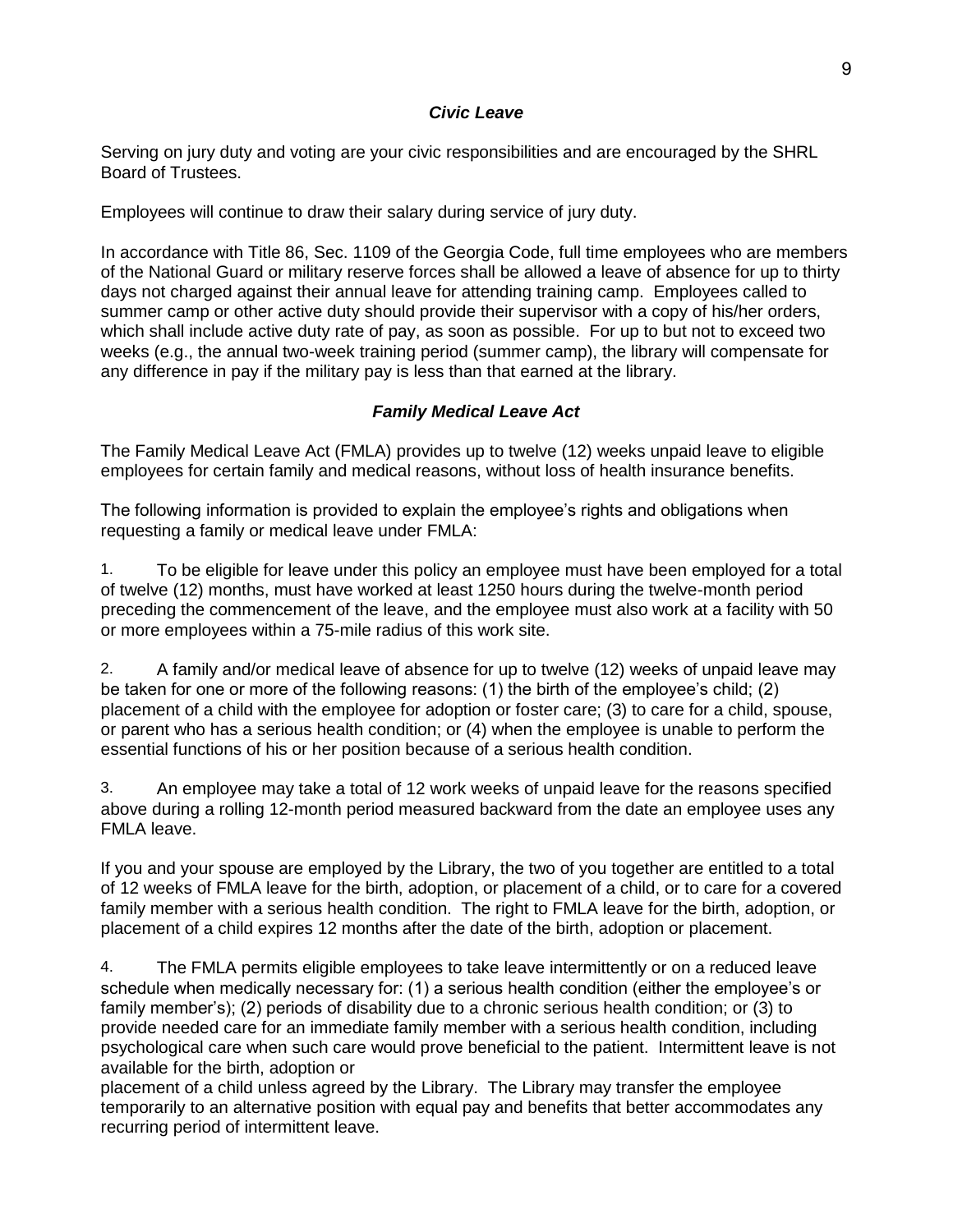5. If an employee is entitled to paid leave under another benefit plan or policy, which includes but is not limited to short-term disability, unused paid vacation, sick, annual, family or personal leave, the employee must take any and all paid leave first. Such available paid leave will be counted against the FMLA 12-week unpaid leave entitlement. Unless otherwise required, no employee will be entitled to more than a total of 12 weeks, paid and/or unpaid, for leave, which qualifies under the FMLA.

6. Employees who request a family and/or medical leave due to a serious health condition of the employee or covered relative will be required to provide medical certification of that serious health condition using the form provided. Failure to provide medical certification may result in the delay of leave. When planning any medical treatment, the employee must consult with his or her supervisor so that operations are not unduly disrupted by the employee's absence(s).

7. To request family and/or medical leave, the employee must complete and sign a Request for Family and Medical Leave form, and forward it to the employee's supervisor or the Director, along with the medical certification form, if required. When the need for FMLA leave is foreseeable, the forms must be submitted at least thirty (30) calendar days in advance of the effective date of the leave, or within two business days after an employee's request for leave. If this is not possible, the employee must provide a completed medical certification form within 15 calendar days of being requested to do so. When the need for FMLA is not foreseeable, the necessary forms should be submitted within two (2) business days of when the FMLA leave commences.

8. The employee will be notified within two (2) business days of his or her written request for family/medical leave whether the request is approved and whether the leave will be designated as FMLA leave.

9. During an approved family/medical leave, employees are entitled to the same health insurance they had before the leave began. Employees who pay their health insurance premiums will be required to continue benefit coverage during the leave period. The employee is responsible for making arrangements to pay any premiums due during the leave period.

10. Employees will be required to advise whether they intend to return to work at the conclusion of the family/medical leave and their expected date of return and must provide notice to the Library at least two (2) business days prior to their return to work. Employees who do not return to work following a family/medical leave will be liable for the payment of any health insurance premiums paid by the employer during unpaid family/medical leave, unless the failure to return to work was due to continuation, recurrence, or onset of a serious health condition or for other circumstances beyond the employee's control.

11. Other information, such as periodic re-certification of the employee's or covered relative's serious health condition may be required while the employee is on FMLA leave.

12. Employees returning from an approved family/medical leave due to their own serious health condition will be required to present medical certification from their health care provider upon their return to work which that indicates they are medically able to return to their job. Failure to provide such information may preclude the employee from returning.

13. Employees returning from family/medical leave will be restored to the same or an equivalent job upon their return to work, at the Library's discretion. The FMLA does not entitle a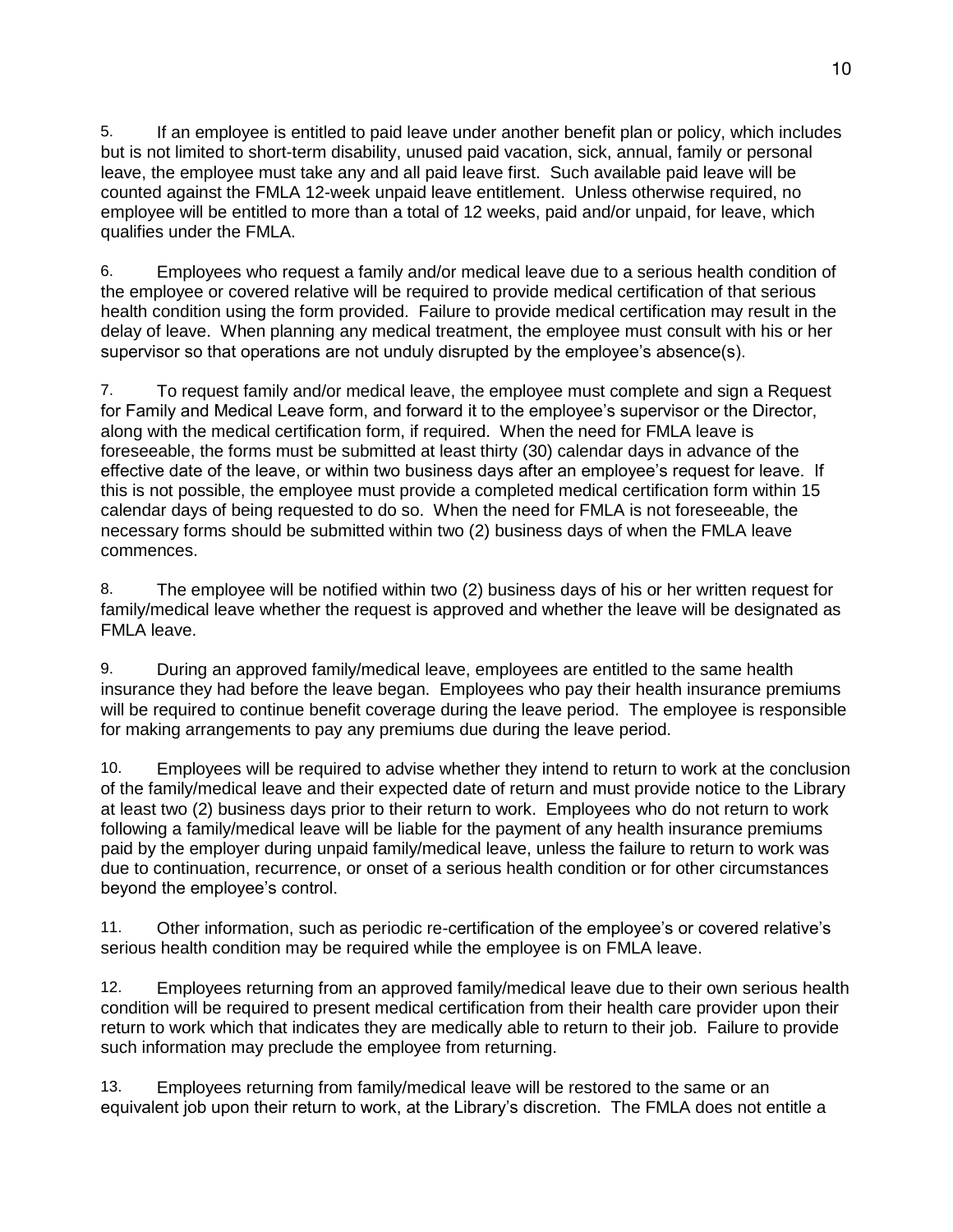restored employee to any right, benefit or position of employment other than any right, benefit or position to which the employee would have been entitled had the employee not taken leave.

14. A request for paid leave for leave covered by the FMLA, or for any leave not covered by the FMLA may be subject to additional approval, certification and reinstatement requirements. In addition, employees requesting paid leave for FMLA leave or other approved leave will be required to complete all applicable forms. However, the FMLA does not require any paid leave.

# **Benefits**

All full-time employees are eligible to participate in the *State Health Benefit Plan.* Each employee may decide whether to select **standard** or **high** option **PPO** (**single** or **family coverage) OR an HMO** provider available in this area (**single** or **family** coverage). The Library is mandated to pay a portion of the employees *State Health Benefit Plan* per month.

A current *State Health Benefit Plan* handbook is distributed annually to Library employees enrolled in the plan. All new employees will receive a handbook after they have been enrolled by Administrative Office personnel.

All full-time employees are eligible to participate in the *State of Georgia's Flexible Benefits Plan*. The plan allows employees the option of selecting, at the employee's expense, options as provided in the *State of Georgia's Flexible Benefits Plan.* Open season for enrollment and changes in current coverage will be held one time a year. New employees will be provided with a *Flexible Benefit* option statement, and may choose the type of coverage they desire at this time.

The library provides life insurance equal to the employee's yearly salary at no cost to the employee. The employee may increase life insurance coverage during the annual open season enrollment period or when hired.

All library employees participate in the Federal Social Security Plan.

All full-time library employees are required to be members of the *Teacher's Retirement System of Georgia* and pay a specified percentage of their regular salary. The Library pays a percentage based on the mandated TRS requirements.

# *COBRA*

COBRA-Consolidated Omnibus Budget Reconciliation Act of 1985

COBRA provides that an employee who is covered by a health care plan, and the person's covered dependents, will be entitled to a temporary extension of coverage under that plan when his or her participation ends because of loss of eligibility.

-Resignation of employee

-Termination of the covered employee (other than for reason of gross misconduct)

-Death of the covered employee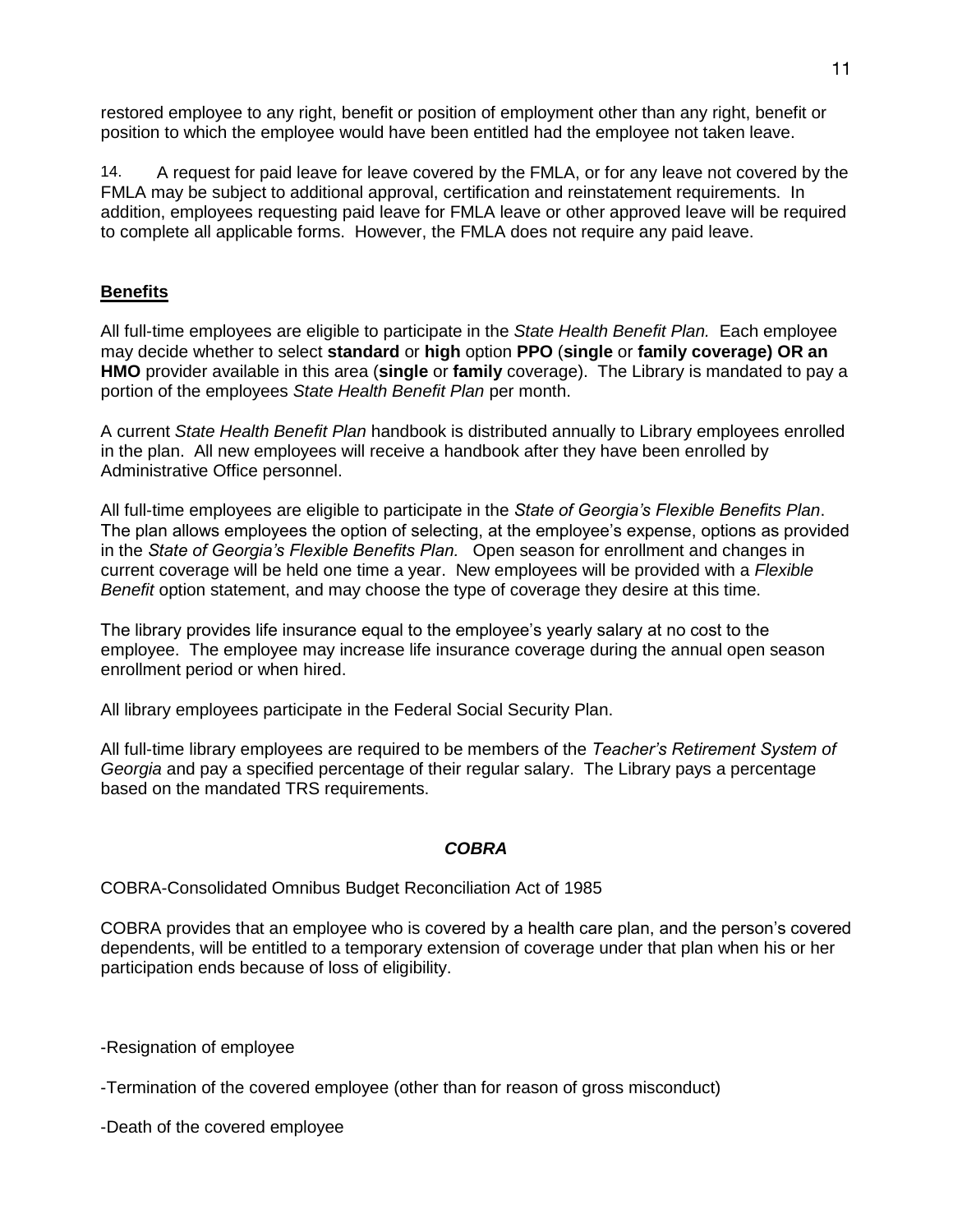-Reduction in a covered employee's hours of employment

-The divorce or legal separation of the covered employee from the employee's spouse

-The covered employee becoming entitled to Medicare coverage

-A dependent child ceasing to be an eligible dependent under the plan

-Runs out of coverage while on approved leave without pay (AWOP)

Eligibility for continuation coverage begins on the date the coverage is lost. Coverage for terminated employees and employees losing coverage because of reduced work hours may be provided for up to 18 months.

Note: For more detailed information please check the current issue of the *State Health Benefit Plan*.

### *Pay Periods and Holidays*

Payday will be on the 15<sup>th</sup> and the 30<sup>th</sup> of each month. If those days falls on a weekend or Holiday, payday will be on the preceding Friday.

| Paid Holidays are:            |                                    |
|-------------------------------|------------------------------------|
| <b>New Year's Day</b>         | <b>January 1st</b>                 |
| <b>Martin Luther King Day</b> | <b>Third Monday in January</b>     |
| <b>Memorial Day</b>           | <b>Last Monday in May</b>          |
| <b>Juneteenth</b>             | June 19                            |
| <b>Independence Day</b>       | July 4th                           |
| <b>Labor Day</b>              | <b>First Monday in September</b>   |
| <b>Thanksgiving Day</b>       | <b>Fourth Thursday in November</b> |
| Day after Thanksgiving        | <b>Fourth Friday in November</b>   |
| <b>Christmas Eve Day</b>      | December 24                        |
| <b>Christmas Day</b>          | December 25                        |
| Day after Christmas           | December 26                        |

\*If a holiday falls on Saturday, it will be observed the preceding Friday. If a holiday falls on Sunday, it will be observed the following Monday.

Full-time employees who are required to work a holiday shall be granted double compensatory time for the holiday. Holiday work must be scheduled and approved by department heads, branch heads, the Associate Director, or the Director.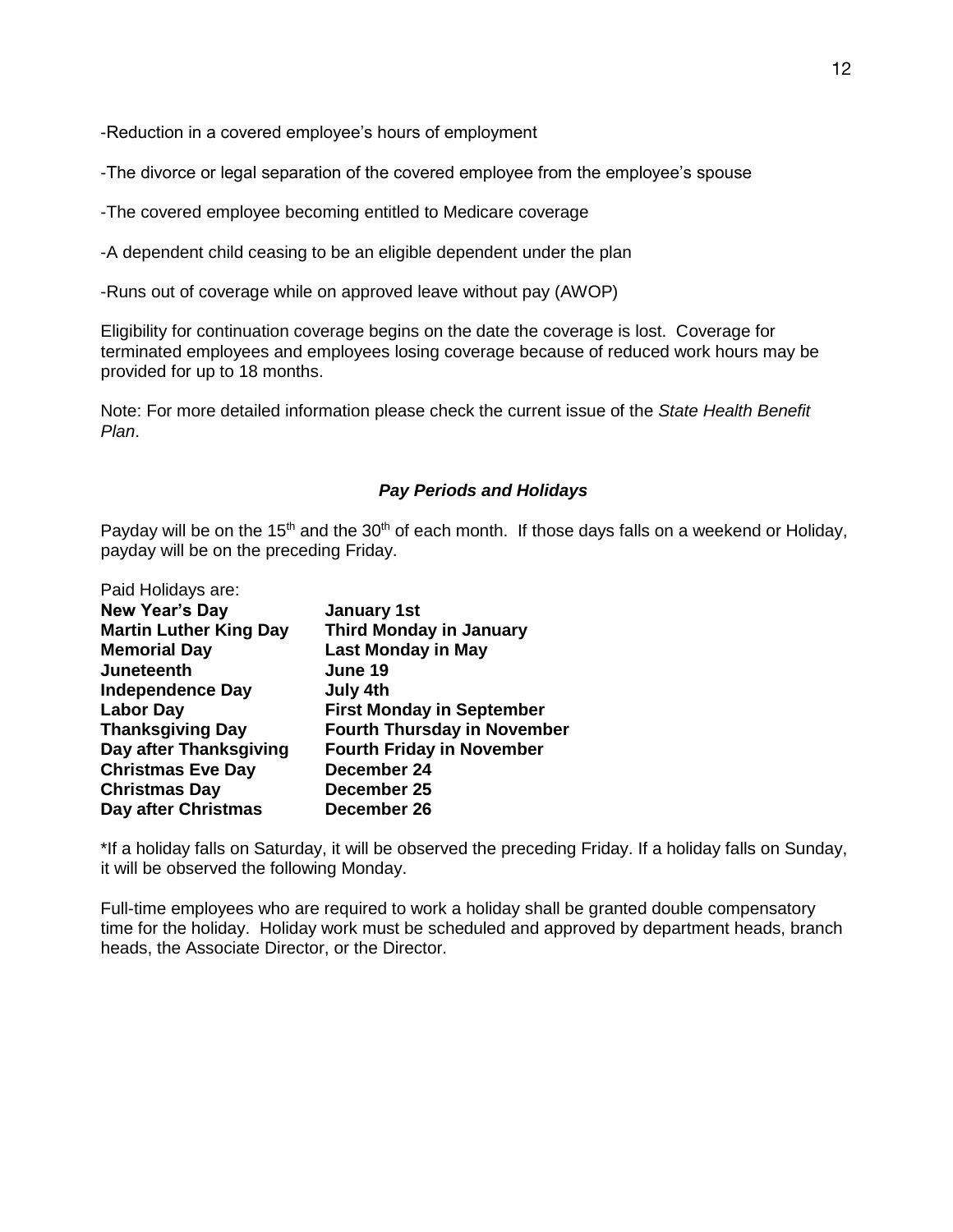### **Banking Benefits/Automatic Deposits**

It is preferred that all employees have their wages direct deposited in the financial institution of their choice.

### *VALIC* **Tax –Deferred Retirement**

A payroll deduction for *VALIC* (the library's 403-b tax-deferred retirement plan) may be set up in the Administrative Office with the Financial Officer. All employees are eligible for this plan.

### **Dismissal**

Given that all employees are employees "at-will," any of the following items of conduct may lead to disciplinary action including immediate termination. Disciplinary action is not limited to the offenses listed:

- Stealing private or library property
- Falsification of records or reports
- Deliberate destruction or abuse of library property
- Reporting to work or working while under the influence of intoxicating beverages or illegal drugs
- Failure to carry out instructions of department head
- Rudeness to patrons
- Faulty work after attention has been called to same
- Personal work on company time
- Sleeping during working hours
- Solicitation for any cause during work time without permission
- Leaving premises during work hours without permission
- Continual tardiness in reporting to work
- Absent without department head's approval
- Rowdy behavior on the job
- Interfering with other employee's work
- Misuse of telephone.
- Unkempt personal appearance.
- The use, selling, buying, dispensing, or possession of either alcohol or controlled substance while on duty is prohibited. The abuse of prescribed drugs while on duty is prohibited. A violation of this policy shall result in disciplinary action, up to and including termination.
- An employee exhibiting symptoms of drug/alcohol use or intoxication, or abuse of prescribed drugs when reporting for duty or while on duty may be required to submit to appropriate testing. Refusal to submit to testing may result in disciplinary action, up to and including termination.

### *Substance Abuse*

All employees are forbidden to use or possess alcohol or illegal drugs at any time during the workday or anywhere on the employer's premises. Workers are also forbidden to engage in any sale or other transaction involving illegal drugs on the employer's premises. Violators will be subject to disciplinary action including immediate dismissal. All employees who are under the influence of alcohol or illegal drugs while on the job are subject to dismissal.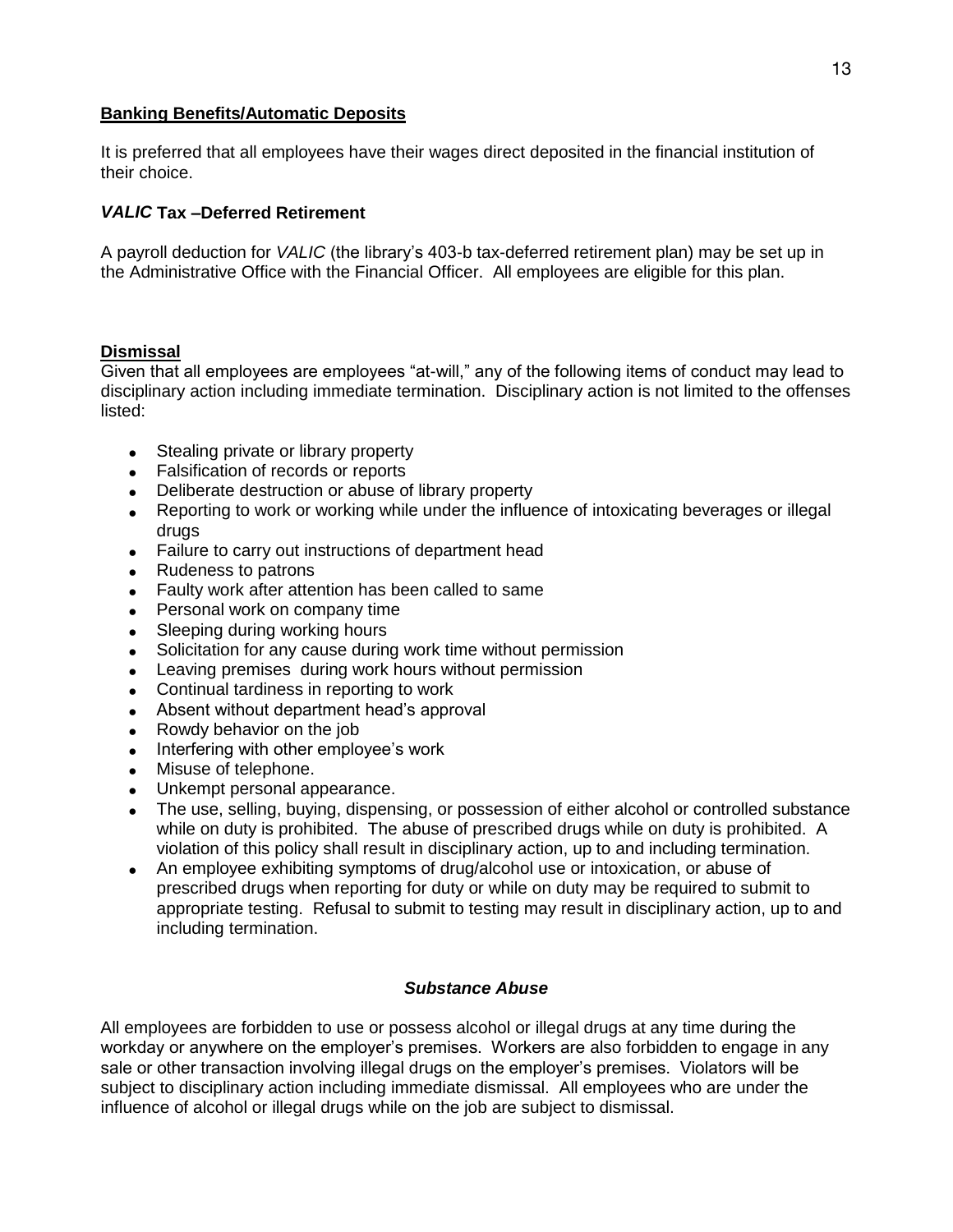Disciplinary action will be dependent on the severity of the circumstances and may include an oral or written warning, suspension, probation or termination.

In the case of warning or probation, the Administrative Offices or Department Head will provide the employee with information about local sources where the employee may receive drug or alcohol counseling or rehabilitation. An employee who chooses to participate in the above programs may have disciplinary actions suspended. An employee who refuses to participate in or fails to complete the programs or an employee who after completing the programs again engages in substance abuse shall be terminated.

The use, selling, buying, dispensing, or possession of either alcohol or a controlled substance while on duty is prohibited. The abuse of prescribed drugs while on duty is prohibited. A violation of this policy shall result in disciplinary action, up to and including termination.

An employee exhibiting symptoms of drug/alcohol use or intoxication, or abuse of prescribed drugs when reporting for duty or while on duty may be required to submit to appropriate testing. Refusal to submit to testing may result in disciplinary action, up to and including termination.

# *Garnishments and Attachments*

The library does not voluntarily accept attachments or garnishments to an employee's pay except through the judicial process.

### *Termination/Resignation*

Retirement shall be as specified by the Teacher's Retirement System of Georgia. Each employee will receive the *TRS Facts,* a pamphlet published yearly listing rights and rules of the Georgia Retirement System.

Terms of resignation:

- MLS Librarians shall give 28 (twenty-eight) calendar days notice of resignation.
- Semi-professional and part-time employees shall give 14 (fourteen) calendar days notice of resignation.
- Resignations must be submitted in writing to the Director.
- Employees who do not give notice as specified shall forfeit any unused vacation pay.

# **Dress and Conduct on the Job**

- Staff members should dress for the situation, location, and job and should be appropriate to the work performed.
- Dress should adhere to the current Dress Code
- Neatness and cleanliness shall be expected.
- No smoking or vaping in the building, or within 25 feet of an entrance to the building.
- Staff members are expected to treat fellow employees, supervisors, and patrons courteously at all times.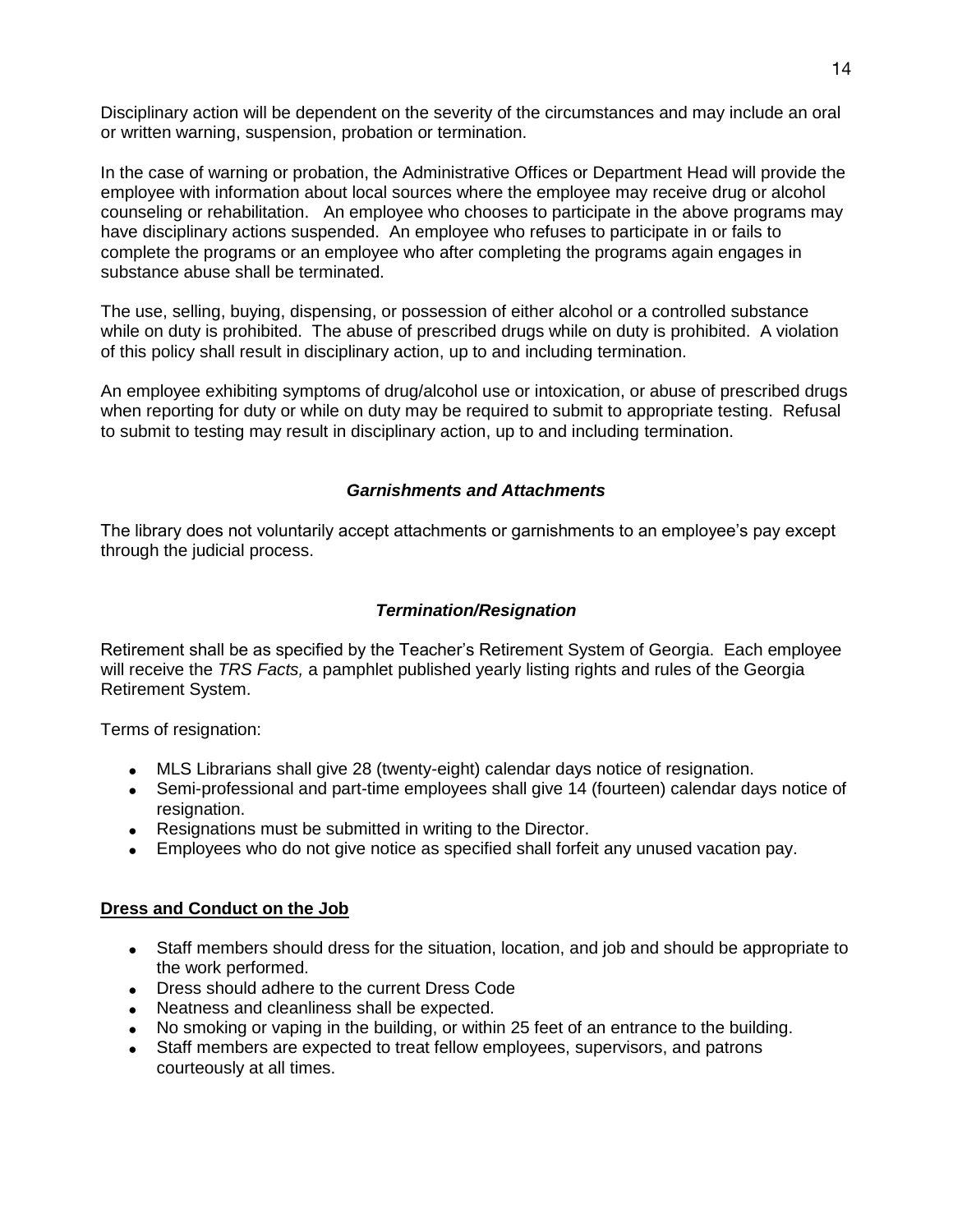#### *Harassment*

Any form of harassment of any staff persons, employees, customers, vendors, suppliers, clients, visitors, patrons, or applicants for employment is unacceptable conduct which will not be tolerated. Harassment, discrimination and/or improper conduct consists of misconduct that includes unwelcome conduct, whether verbal, physical, or visual, that is based upon a person's protected status, such as sex, color, race, gender, religion, national origin, age, pregnancy, disability or other protected group status as provided for by law. Harassment also includes, but is not limited to, any unwelcome sexual advances, requests for sexual favors, and other verbal or physical contact of a sexual nature. This impermissible conduct may include making offensive or derogatory remarks, sexually explicit, offensive, or off-color jokes, verbal commentaries about an individuals body parts, sexually degrading words used to describe an individual, display in the workplace of sexually suggestive objects or pictures, sexual gestures, and other visually or verbally offensive behavior that results from or is based upon an individual's race, color, religion, sex, national origin, age, pregnancy, gender, or disability, as required by state and federal law. The Library will not tolerate conduct that adversely affects work performance or that creates an intimidating, hostile, or offensive working environment.

### **Sexual harassment is prohibited.**

Sexual harassment is also prohibited. Sexual harassment is defined as: 1) threats or insinuations to an individual (an employee, customer, or other staff), either explicitly or implicitly, that the individual's refusal to submit to sexual advances will adversely affect the individual's employment, evaluation, wages, or advancement; 2) intimidation, ridicule, insult, or other such conduct that has the purpose or effect of unreasonably interfering with an individual's work performance or creating an intimidating, hostile, or an offensive working environment. Failure to follow this policy will result in appropriate disciplinary sanctions up to and including immediate termination.

Each supervisor and employee has a responsibility to take all steps possible to maintain the work place free of any form of sexual harassment. No supervisor or employee is to threaten or insinuate, either explicitly or implicitly, that an employee's refusal to submit to sexual advances will adversely affect the employee's condition of employment as outlined in the preceding paragraph. Furthermore, no employee is to sexually harass any other employee, staff person, supervisor, client, visitor, or customer. Failure to follow this policy will be cause for disciplinary action including termination.

Examples of sexual harassment include, but are not limited to:

- Sexual flirtation, unwanted teasing, touching, advances, or propositions, repeated requests for dates;
- Verbal abuse of a sexual nature; dirty jokes; jokes about gender-oriented traits;
- Graphic or suggestive comments about an individual's dress or body;
- Display in the work place of sexually suggestive objects or pictures, including nude or pornographic photographs.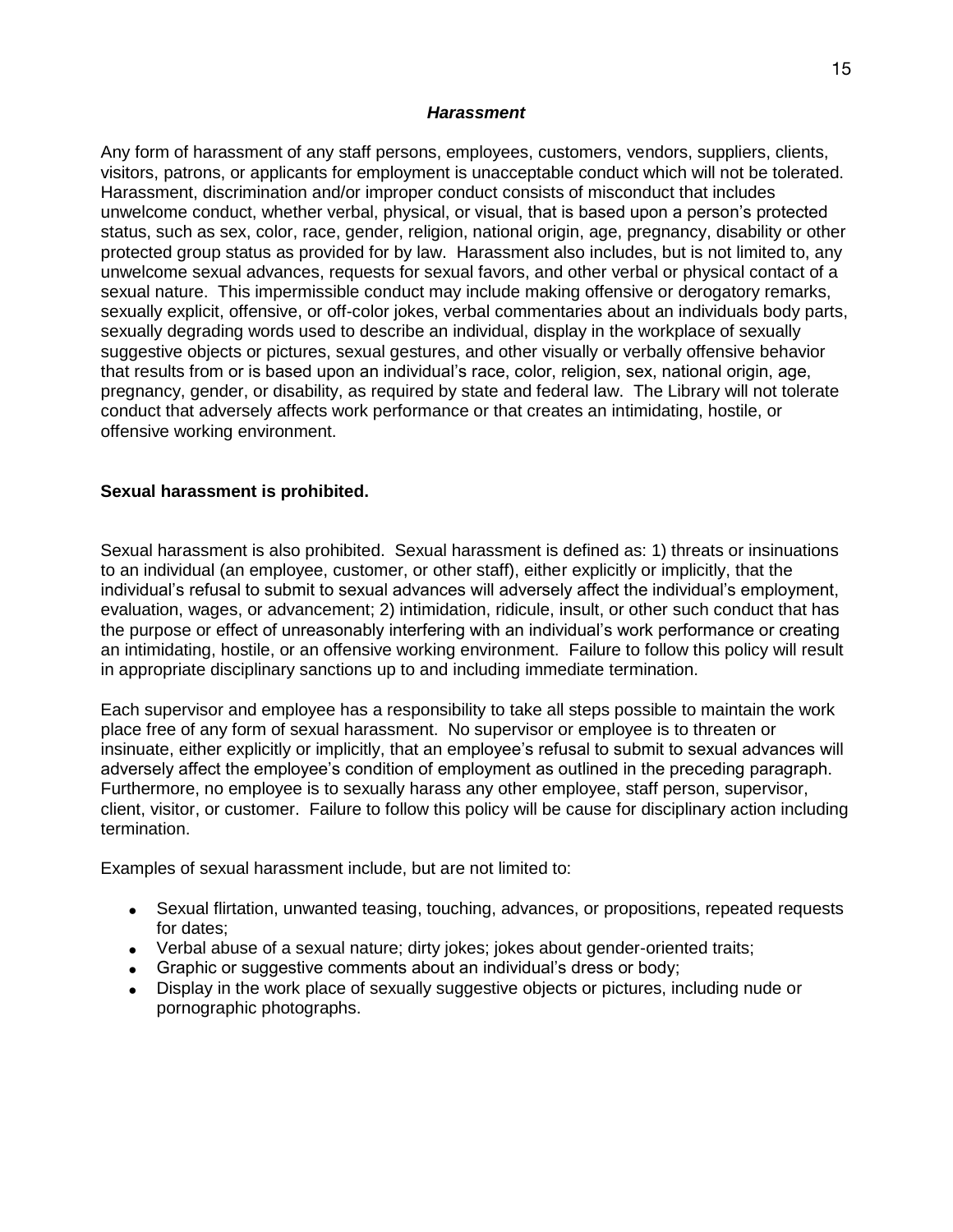### *Complaint Procedure*

Any employee who believes he/she has been harassed should first speak with the Director, or if speaking to the Director is not feasible under the circumstances, to the Chairman of the Board of Trustees of the Library in an attempt to reach a resolution. Again, if you feel that you have experienced or witnessed harassment, discrimination or unlawful treatment, you are to promptly notify (preferably within 24 hours) your supervisor, the Director or the Chairman of the Board of Trustees. Where necessary, you should also report any form of harassment to any member of the Board of Trustees.

The Library will promptly investigate all allegations of sexual harassment, or any other form of harassment, in as confidential a manner as possible and take corrective or remedial action, as is appropriate. Furthermore, the Library will not retaliate against any employee or other person for coming forward with a complaint, or for assisting in the investigation of any matter that is reported.

Sexual harassment shall consist of unwelcome sexual advances, requests for sexual favors, or other inappropriate verbal or physical conduct of a sexual nature when made by any member of the library staff to a patron or to another staff member. Such conduct shall be considered to be sexual harassment when:

-Submission to such conduct is made either explicitly or implicitly as a term or condition of an individual's employment, or when,

-Submission to or rejection of such conduct by an individual is used as the basis for an employment decision affecting that individual or when, -Such conduct has the purpose or effect of substantially interfering with an individual's professional performance or creating an intimidating, hostile, or offensive environment for the use of library service.

### **Employment Practices**

Sara Hightower Regional Library System is an "at will" employer.

In compliance with Federal and State equal opportunity laws, qualified applicants are considered for all positions without regard to race, color, religion, sex, national origin, age, marital status, or presence of a non-job-related medical condition or disability.

Whenever possible, positions will be filled by promotion within the library. However, positions will be simultaneously posted within the library and with the legal organ of each county served. All professional positions (MLS) will be advertised in appropriate professional journals and in on-line databases.

Personnel files will be maintained on all employees, containing all information pertinent to their employment. These files are the property of the Library and may not be taken or altered by the employee. In order to maintain strictest confidentiality, we do not permit employees to remove, copy or distribute any portion of the information contained in personnel files. However, upon request, and in the presence of either the Director or the employee's supervisor, the employee may review his or her personnel file. It is up to the employee to be sure that personal information is current with the Administrative Office.

Full-time employees are those employed for a minimum of 40 hours per week.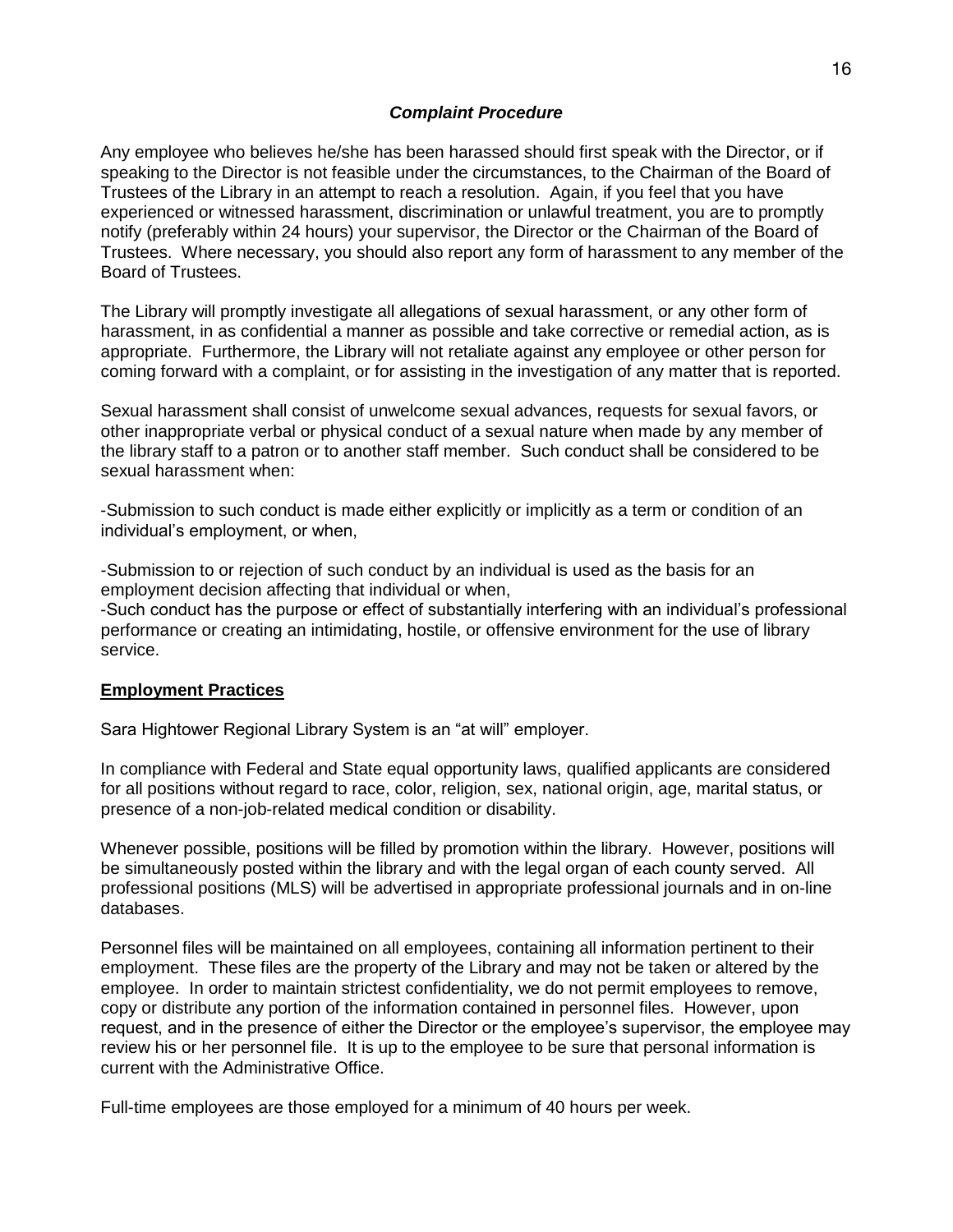Part-time employees are those employed 29 hours or less per week.

New employees will be evaluated at 3 month, 6 month, and 12 month intervals. All employees will be evaluated annually by March 31st. A copy of the evaluation will be maintained in the Administrative Office.

If an employee refuses to sign their evaluation, they must attach a signed statement as to why they refused to sign it. The evaluation will be documented that the employee refused to sign but will remain valid.

All employees will be given a copy of their evaluation*.*

# *Promotion, Transfer & Demotion*

1. Promotions:

A promotion is advancement of any eligible staff member to a higher position where the maximum salary is greater. Promotions are based on qualifications and on how well present duties are performed. It is library policy to fill vacancies when possible by promotion from within the library staff. However, it is sometimes necessary to advertise positions and employ persons from outside. The employee's work record and dependability are very important and will be strongly considered. He/she must be interviewed and selected by the director. Any employee who is promoted is required to complete a six-month working-test period in the new position during which he/she retains permanent status in the lower position.

### 2. Transfers:

Consideration will be given to those individuals who wish to make a transfer within the Library system. Please be aware, however, that the transfer will be made at the discretion and in the best interest of the Library and its employee staffing. Employees may request a transfer if they have been in their present position for one (1) year and once they have notified their current supervisor. A department head may fill a vacancy through the acceptance of a transfer by a permanent employee from another position in the same class, or from a different class of the same pay grade. If the transfer is to a position of a lower classification, the employee must agree to a lower salary. Employees may not take their current salary with them. The library director has full authority to make transfers of personnel within the library where needs of the system are paramount.

3. Demotion:

Occasionally, it may be necessary to make changes in an employee's position as a result of less demanding job duties or responsibilities due to individual circumstance; for example, when a recently promoted employee cannot adequately perform new job duties after a sufficient trial period has elapsed. In these instances, wages, and benefits may be adjusted to reflect the position change.

### **Nepotism**

No employees may serve in a supervisory position over a relative. No employee may work in the same department if they are related by blood or marriage.

A relative is defined as a spouse, child, parent, sister, brother, father-in-law, mother-in-law, or any other person who is acting in one of the above capacities.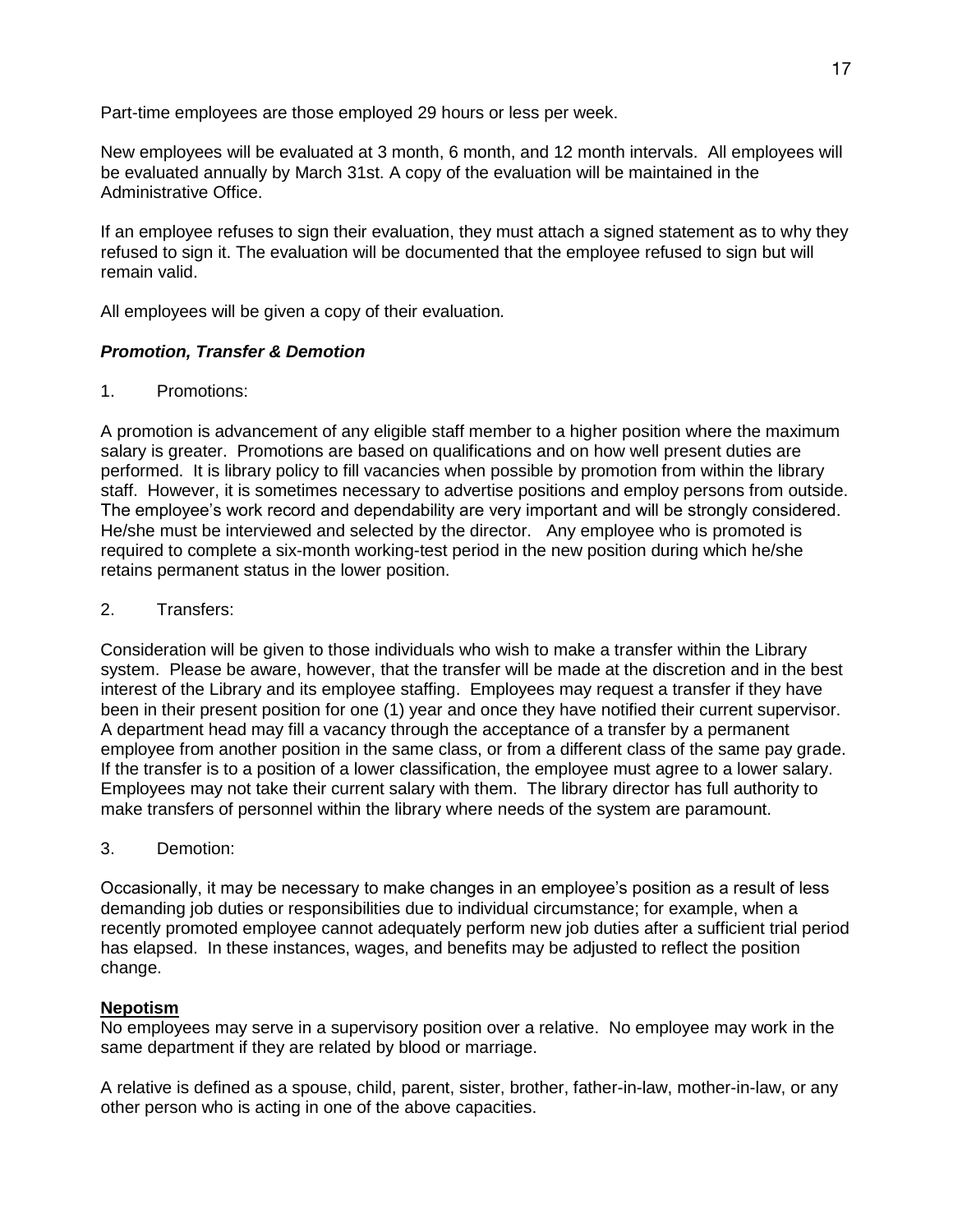No relative of a person working in the Administrative Office may be employed at any of the libraries in the system.

# **Procedure for Redress of Grievance**

Employees past the 6 month trial basis, have the right to participate in or access the Library's grievance procedure for due process when they feel a written policy or rule has been misapplied. Appeals for adverse termination or disciplinary action will go directly to the Personnel Committee of the Sara Hightower Regional Library Board. This grievance procedure may not be used in connection with lay-offs.

If an employee believes they have not been treated fairly, their first course of action is to:

- 1. Discuss the problem with their department head.
	- a. If the employee remains dissatisfied they must submit the complaint to the department head in writing within five (5) workdays.
	- b. The department head must respond in writing within five (5) work days after receipt of the written complaint.
- 2. If a satisfactory agreement has not been reached following the above procedures, the employee shall submit a written request to meet with the Director within five (5) working days after receipt of response from their department head.
- 3. The department head must request, in writing, a meeting with the Director.
- 4. The Director will respond to the employee's request in writing, within five working days and will schedule a meeting with the persons involved to review the facts, documents, and information within the following five (5) working days. The Director shall issue a written decision within five (5) working days of any scheduled conference or meeting with the persons involved.
- 5. If a satisfactory resolution has not been reached following the above procedures then:
- 6. The employee shall request, in writing, that within five working days that the Director will schedule a meeting with the Personnel Committee of the Board of Trustees.
- 7. The Personnel Committee shall hear the grievance including witnesses, within thirty (30) business days after the request is received in writing. The Personnel Committee shall make the final decision within 10 days and shall order all appropriate corrective measures, if any.

# **Inclement Weather Days**

In the case of inclement weather, the library Director or designee will make the decision by 7:30 A.M. whether the library will open or close. The announcement will be made on local media outlets and social media accounts and the library's webpage. Cedartown, Rockmart and Cave Spring Library Branch Managers are responsible for local decisions.

**\*All Department and Weekend Coordinators should have a copy of the employee roster at their home for this type emergency.**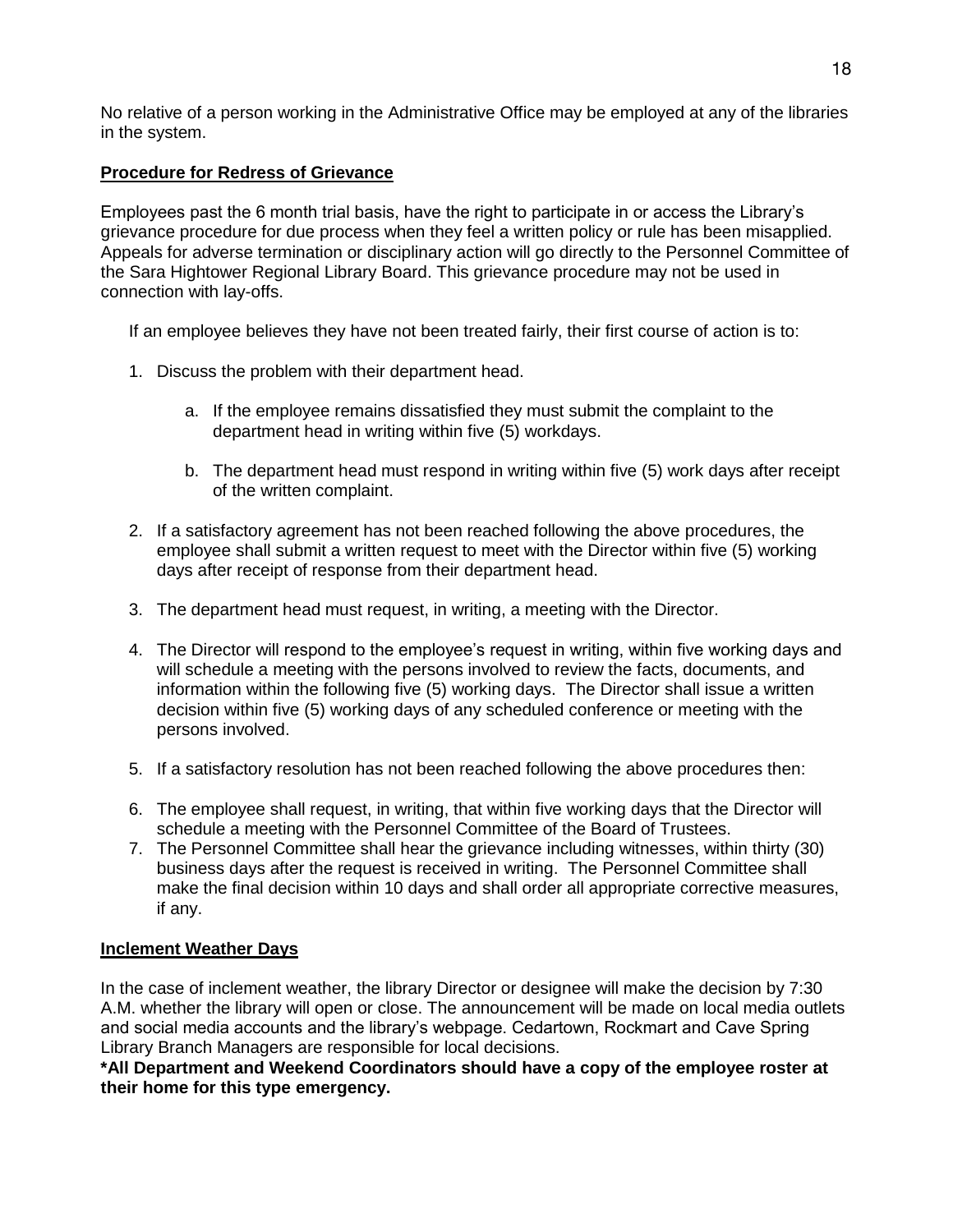If the Rome-Floyd County Library is closed because of hazardous weather at the start of the day, all scheduled full-time employees will be paid. If the Rome-Floyd County Library is open for half a day, all those able to travel to work will be given a half day of compensatory time.

# **Saturday coordinators should call the director for closing information in the case of inclement weather.**

Employees who are unable to travel to work because of weather when the library is **open** must use a personal or vacation day.

# **Staff Development**

Development of staff is an integral part of the library's programs and is one of the most important functions of all department heads. Training includes:

- **Orientation**
- Training to increase efficiency
- Training for promotion

**Memberships** in professional library organizations and attendance of their regular meetings and workshops are encouraged. Personnel will attend workshops at the discretion of the Director. Board members are encouraged to attend such meetings.

# **Travel**

ALL travel must be approved in advance or the person traveling shall not be reimbursed by the library.

Mileage for the normal commute between home and the staff member's assigned work location(s) do not qualify for reimbursement.

Travel Forms-must be completed and turned in during the month the trip was taken and must include signature, date.

Receipts- you must provide these to be reimbursed for lodging, gasoline purchases, registration forms, luncheons and meetings. Prepaid amounts-these need to be marked as such on the form and an explanation given.

Prepaid is using the library charge card or paid in advance by the financial officer.

Transportation- always use the library vehicles when available. If they are not available you must have your mileage approved by the administration office to be reimbursed for your mileage.

Mileage, food and room allowances are set at the current approved rate set forth by the State of Georgia. Please see a copy in Administration.

If you are staying overnight the accommodation bill is paid with the library credit card. If you are sharing a room, the total bill should be split equally and a copy of the original bill needs to go with each employee's travel form. A tax-exempt form must be turned in at the accommodation at the time of check-in. Make sure the State of Georgia local hotel/motel excise tax is taken off of the bill before paying.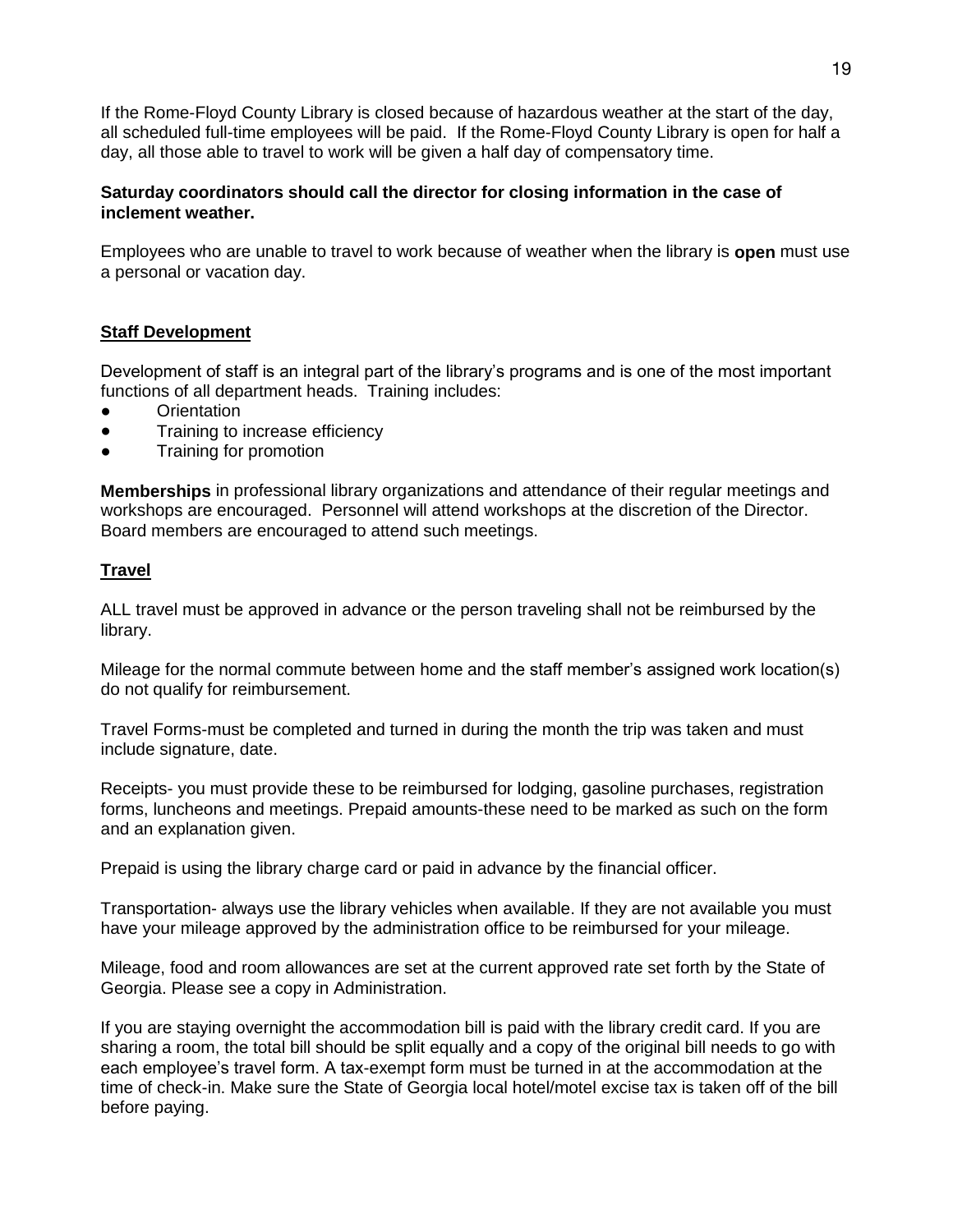# **Working Conditions**

The Library workweek is Monday through Saturday.

An employee's weekly schedule depends on the needs of each department and the Department Head and must have the approval of the Director.

Lunch breaks are for one (1) hour for full time employees. This hour is paid and included in the (40) forty-hour workweek.

All employees are entitled to one (1) fifteen (15) minute break period for every four (4) hour work period.

An employee cannot use break time to extend a lunch hour or use lunchtime and/or break time to change the beginning or ending of a workday.

If an employee is asked to work overtime, compensatory time off will be given for time earned. Compensatory time must be taken within the current pay period, and should be scheduled with their supervisor's approval. If it is not feasible to take compensatory time earned during the current pay period, scheduled time off must be approved by the department supervisor and Director prior to when leave is taken. Employees cannot decide to work outside of their scheduled time at their own discretion in order to take compensatory time later. In computing compensatory time the Library's official workweek will be Monday through Saturday.

All employees are expected to work the schedule established by each department based on the libraries' needs. Modification to an employees' schedule must be approved by their supervisor.

### **Worker's Compensation**

Any employee who is injured on the job must report that injury immediately or within twenty-four (24) hours of the injury if no one is immediately available for receiving such a report.

A first report of the injury must be filed by the Administrative Office with the company providing Worker's Compensation Insurance coverage to the library, with the employee providing the necessary information for this report.

A worker injured on the job must visit a doctor from the "Panel of Physicians" posted in the employee break room and the Administrative Office. These doctors have agreed to provide services to our employees injured on the job in compliance with the Georgia Workers Compensation Law.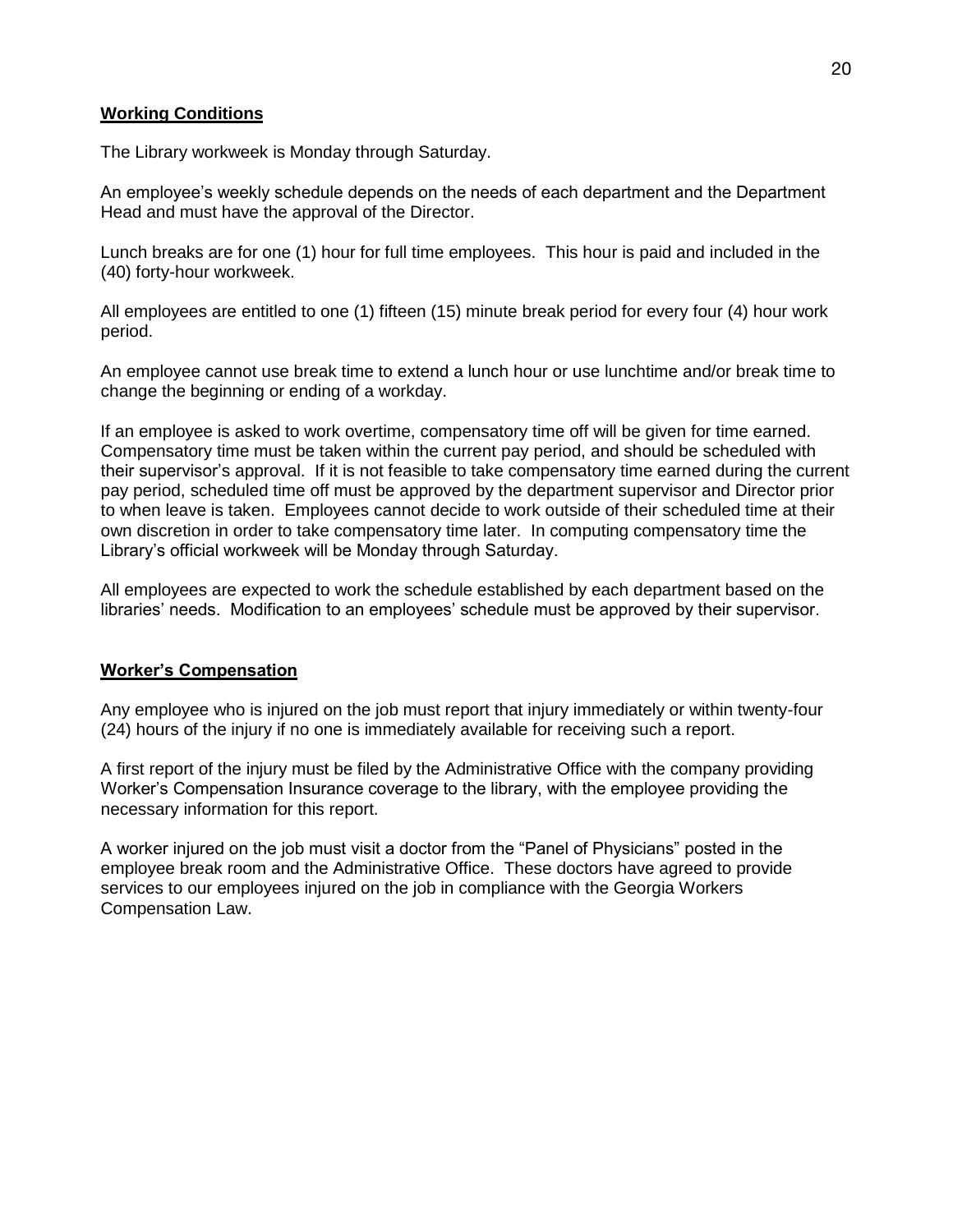### **Other**

All notices, which affect employees in any way, will be posted on bulletin boards, including information on safety, library matters and policy changes. No one may post information on the bulletin board without first obtaining approval from the Administrative Office.

Key cards are given out to active employees and volunteers only.

Any accident involving a Library vehicle will require a drug test.

**APPENDIX A Acknowledgement of Receipt**

**APPENDIX B Sample Evaluation Form**

- **APPENDIX C Sample Resignation Form**
- **APPENDIX D Personal Use of Electronic Devices**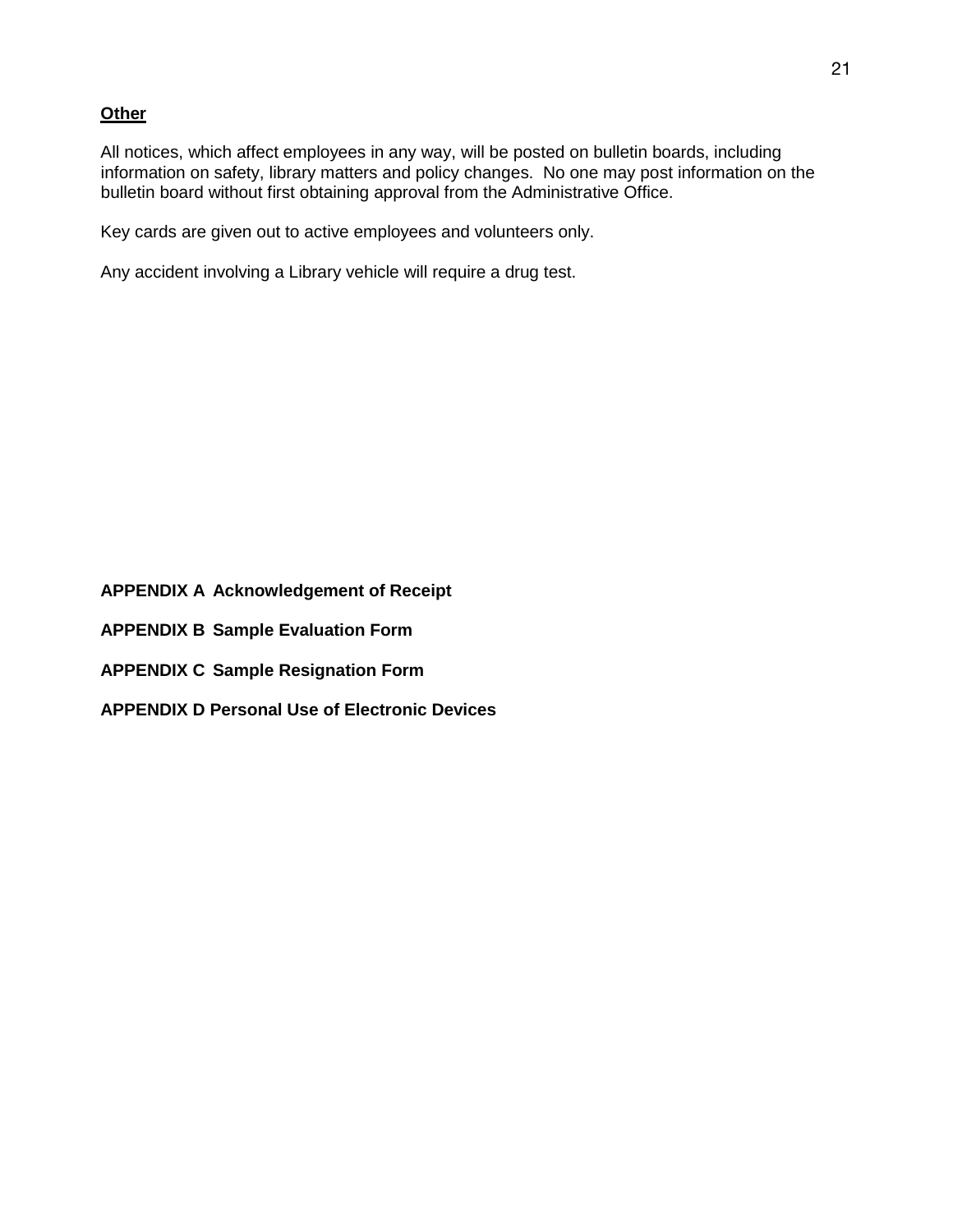# **APPENDIX A**

### **ACKNOWLEDGEMENT OF RECEIPT**

I have received the Personnel Policy Manual (Employee Handbook) of the Sara Hightower Regional Library and recognize that it is my responsibility to read the policies, practices, and rules contained therein. I agree to comply with all terms of the Policy Manual during my employment with the Sara Hightower Regional Library. I agree and acknowledge that this Personnel Policy manual is not a contract of employment.

I acknowledge and agree that Sara Hightower Regional Library reserves the right to change or modify any portion of these personnel policies at any time. I agree and acknowledge that I will abide by such policies and any changes and modifications as and when made.

I hereby acknowledge that I have read and understand the Personnel Policy attached.

\_\_\_\_\_\_\_\_\_\_\_\_\_\_\_\_\_\_\_\_\_\_\_\_\_\_\_\_\_\_\_\_\_\_\_\_\_\_\_\_\_\_ \_\_\_\_\_\_\_\_\_\_\_\_\_\_\_\_

\_\_\_\_\_\_\_\_\_\_\_\_\_\_\_\_\_\_\_\_\_\_\_\_\_\_\_\_\_\_\_\_\_\_\_\_\_\_\_\_\_\_ \_\_\_\_\_\_\_\_\_\_\_\_\_\_\_\_

Employee Signature **Date** Date

Sara Hightower Regional Library **Date** Date

This form must be signed by the employee and the Director or the employee's supervisor. The original is to be filed in the employee's personnel file and a copy retained by the employee.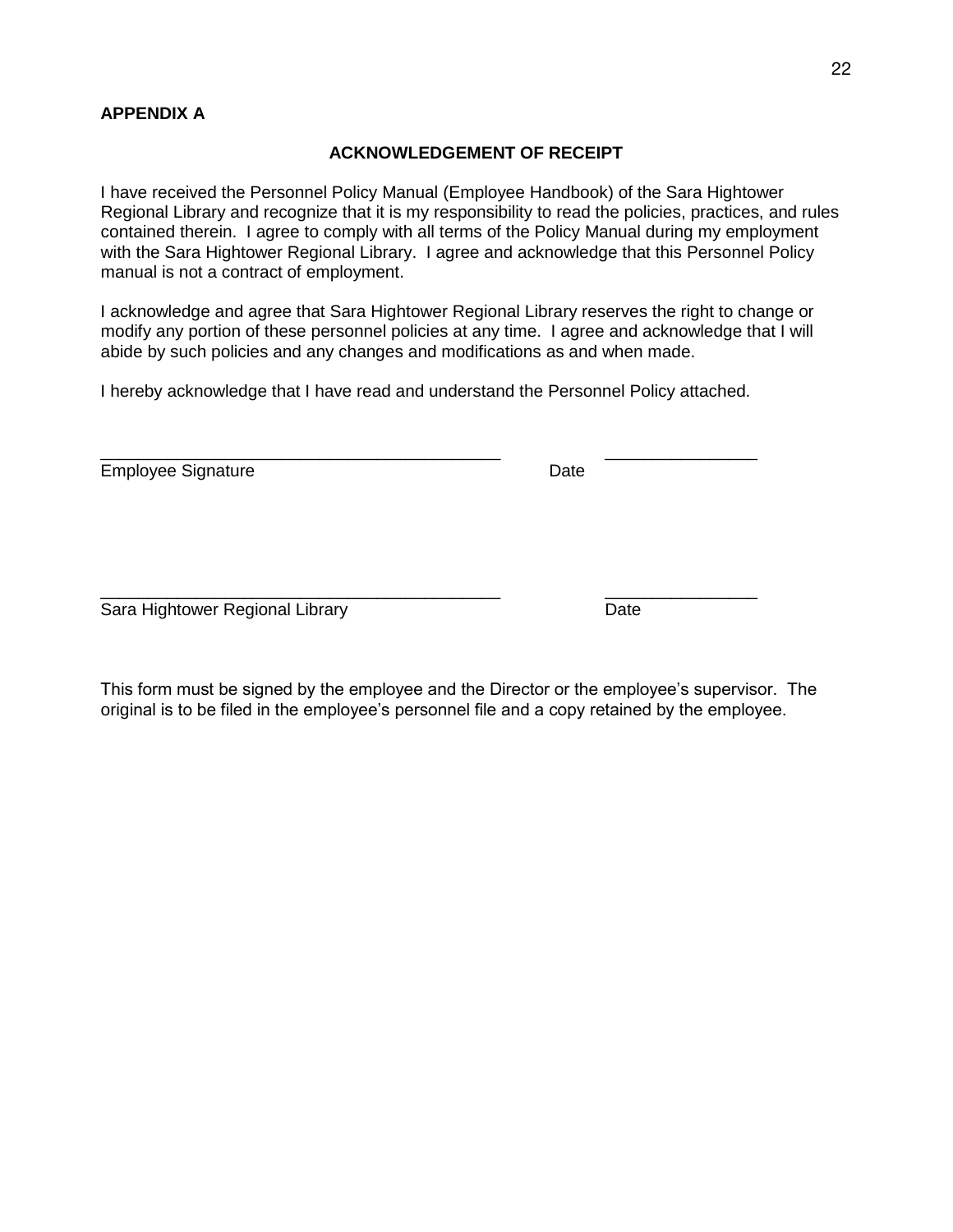#### **APPENDIX B Employee Performance Evaluation Sara Hightower Regional Library**

| Name                                                                                                                                                                       |          | Sara Hightower Regional Library<br>_Soc. Sec. No.___________________ |    |   |                        | Date |                                   |  |
|----------------------------------------------------------------------------------------------------------------------------------------------------------------------------|----------|----------------------------------------------------------------------|----|---|------------------------|------|-----------------------------------|--|
| Department___                                                                                                                                                              | Position |                                                                      |    |   | Date entered position_ |      |                                   |  |
| ===============================<br>Performance Levels for evaluation purposes:<br>5 Superior 4 Exceeds Requirments 3 Meets requirements 2 Needs Improvement 1 Unacceptable |          |                                                                      |    |   |                        |      | --------------------------------- |  |
| <b>Performance Evaluated</b><br>==============                                                                                                                             |          | Rating                                                               | 54 | 3 | 2                      | 1    | <b>Comments</b>                   |  |
| Job knowledge/Skills:                                                                                                                                                      |          |                                                                      |    |   |                        |      |                                   |  |
| To what extent does the employee maintain<br>a satisfactory level of job knowledge and skill?                                                                              |          |                                                                      |    |   |                        |      |                                   |  |
| <b>Quality of work:</b>                                                                                                                                                    |          |                                                                      |    |   |                        |      |                                   |  |
| To what extent does the employee's work meet<br>the required standards; i.e. accuracy, neatness<br>and thoroughness?<br>==============                                     |          |                                                                      |    |   |                        |      |                                   |  |
| <b>Productivity:</b>                                                                                                                                                       |          |                                                                      |    |   |                        |      |                                   |  |
| To what extent does the employee accomplish<br>the quantity of work expected of the position?                                                                              |          |                                                                      |    |   |                        |      |                                   |  |
| <b>Record keeping/Documentation:</b>                                                                                                                                       |          |                                                                      |    |   |                        |      |                                   |  |
| To what extent does the employee prepare<br>and maintain records, written reports, etc.?                                                                                   |          |                                                                      |    |   |                        |      |                                   |  |
| Dependability:                                                                                                                                                             |          |                                                                      |    |   |                        |      |                                   |  |
| To what extent does the employee perform<br>work without close supervision or assistance?<br>-----------                                                                   |          |                                                                      |    |   |                        |      |                                   |  |
| ==========<br><b>Adaptability:</b>                                                                                                                                         |          |                                                                      |    |   |                        |      |                                   |  |
| To what extent does the employee adapt to<br>new situations and changes in routines,<br>work load and/or work assignments?                                                 |          |                                                                      |    |   |                        |      |                                   |  |
| Initiative:                                                                                                                                                                |          |                                                                      |    |   |                        |      |                                   |  |
| To what extent does the employee present ideas,<br>improve procedures, or demonstrate                                                                                      |          |                                                                      |    |   |                        |      |                                   |  |

awareness of the need for changes?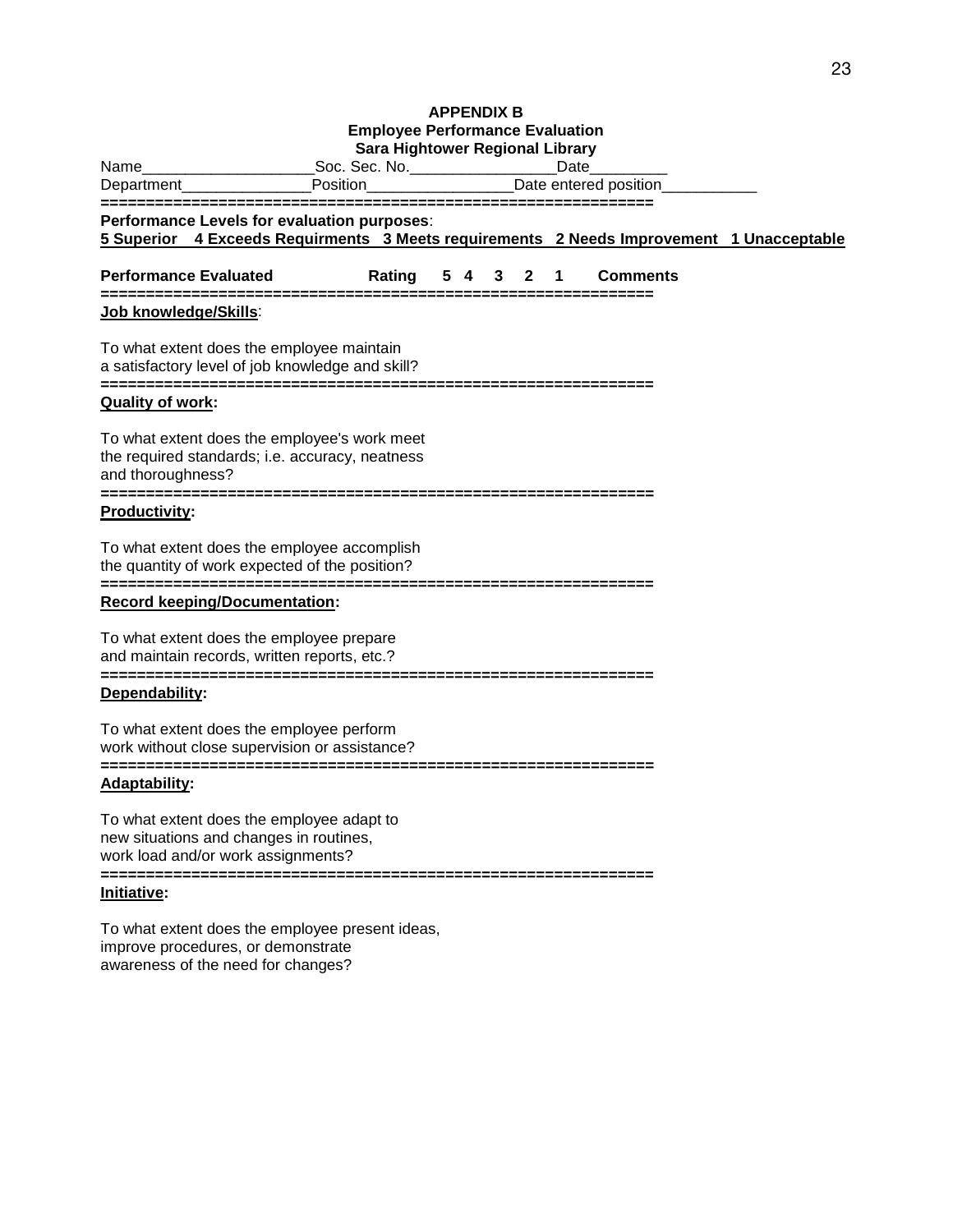#### **Employee Performance Evaluation** (continued)

| Performance Levels for evaluation purposes:<br>4 Exceeds requirements 3 Meets requirements<br>5 Superior<br>Unacceptable                         | 2 Needs Improvement |                               |                       |   |                 |  |
|--------------------------------------------------------------------------------------------------------------------------------------------------|---------------------|-------------------------------|-----------------------|---|-----------------|--|
| <b>Performance Evaluated</b>                                                                                                                     | Rating              | 5<br>4                        | 3<br>$\mathbf{2}$     | 1 | <b>Comments</b> |  |
| Attendance:                                                                                                                                      |                     |                               |                       |   |                 |  |
| To what extent does the employee maintain<br>attendance performance as to tardiness, early<br>departures, and/or absences?                       |                     |                               |                       |   |                 |  |
| <b>Relations with others:</b>                                                                                                                    |                     |                               |                       |   |                 |  |
| To what extent does the employee establish<br>effective working relationships when dealing<br>with supervision, co-workers, and/or the public?   |                     |                               |                       |   |                 |  |
| Safety:                                                                                                                                          |                     |                               |                       |   |                 |  |
| To what extent does the employee work in a safe<br>manner and observe safety practices?                                                          |                     |                               |                       |   |                 |  |
| *** This section for supervisors only***<br><b>Supervisory/Administrative skills:</b>                                                            |                     |                               |                       |   |                 |  |
| To what extent does the supervisor show<br>proficiency in training employees and in planning,<br>organizing, directing flow of work; leadership? |                     |                               |                       |   |                 |  |
| To what extent does the supervisor show<br>promptness of action; soundness of decision;<br>application of good management principles?            |                     |                               |                       |   |                 |  |
| <b>Overall rating of performance:</b>                                                                                                            |                     |                               |                       |   |                 |  |
| <b>Employer's suggestions for training or improvement:</b>                                                                                       |                     |                               | --------------------- |   |                 |  |
| <b>Employee's suggestions for training desired:</b>                                                                                              |                     |                               |                       |   |                 |  |
| Employee's suggestions for work environment improvements:                                                                                        |                     |                               |                       |   |                 |  |
| <b>Employee comments:</b> (Attach extra sheet if necessary)                                                                                      |                     |                               |                       |   |                 |  |
| <b>Employee Signature</b>                                                                                                                        | Date                | <b>Supervisor's Signature</b> |                       |   | Date            |  |
|                                                                                                                                                  |                     | Director's Signature          |                       |   | Date            |  |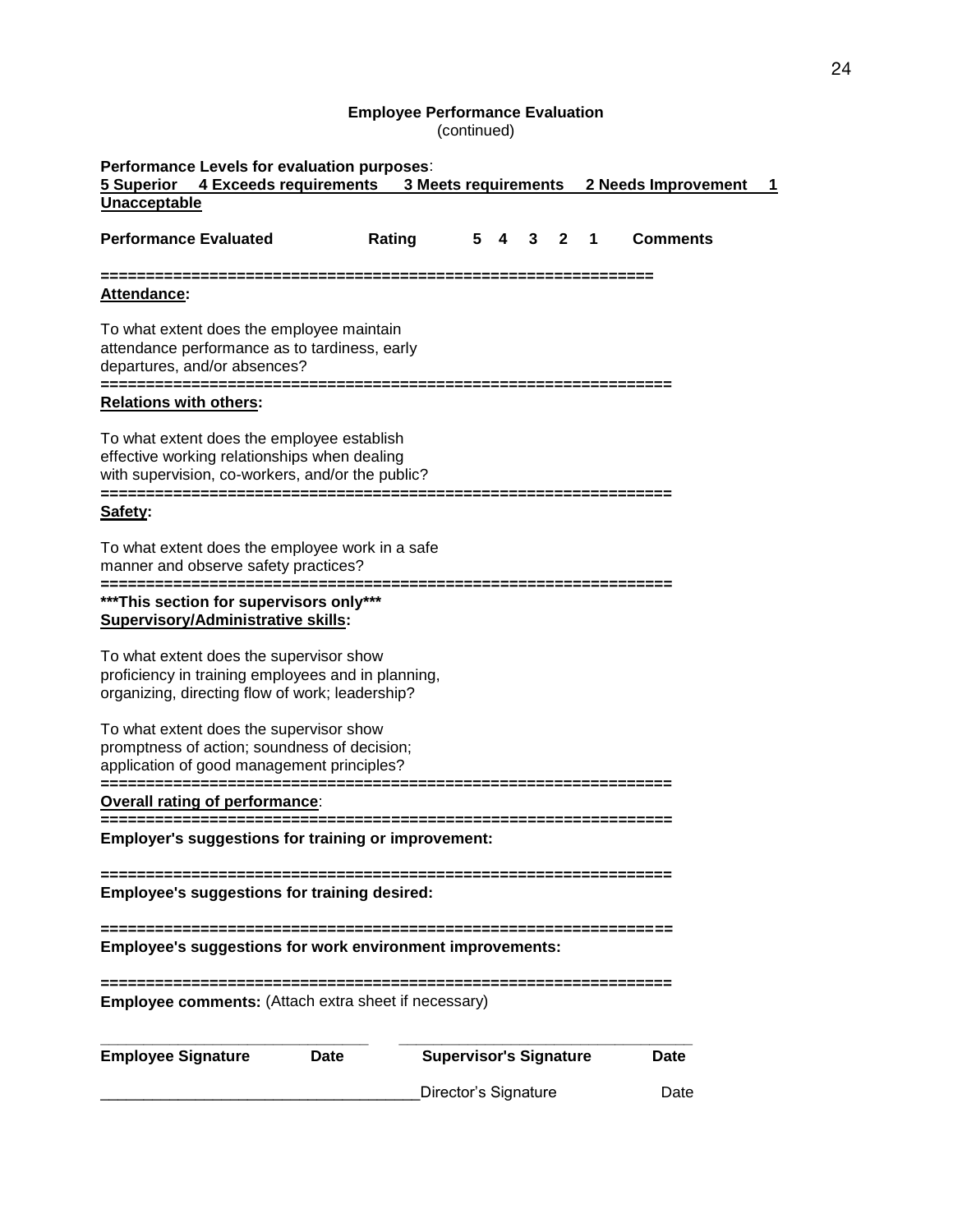# **APPENDIX C Sample Resignation Form**

**To whom it may concern,**

**I am submitting my resignation from the \_\_\_\_\_\_\_\_\_\_\_\_\_\_\_\_\_\_\_\_department or branch of the Sara Hightower Regional Library.** 

**It will be effective \_\_\_\_\_\_\_\_\_\_\_\_\_\_\_\_\_\_.** 

**My reason for resigning is \_\_\_\_\_\_\_\_\_\_\_\_\_\_\_\_\_\_\_\_\_\_\_\_\_\_\_\_\_\_\_\_\_\_\_\_\_\_\_\_\_.**

**Sincerely,**

Employee Signature **DATE** 

\_\_\_\_\_\_\_\_\_\_\_\_\_\_\_\_\_\_\_\_\_\_\_\_\_\_ \_\_\_\_\_\_\_\_\_\_\_\_\_\_\_\_\_\_\_\_\_\_\_\_\_\_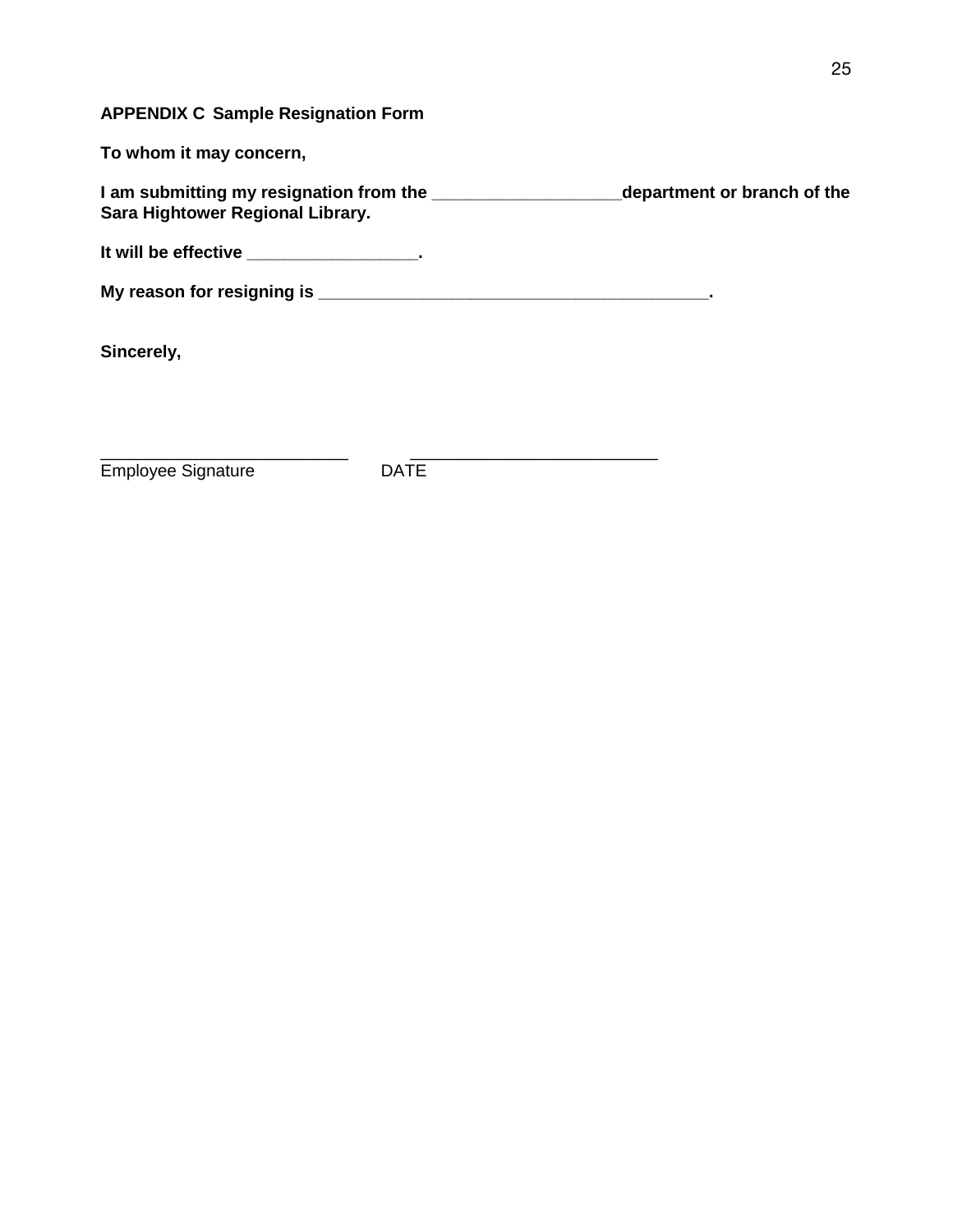# **Sara Hightower Regional Library**

# *POLICY: Personal Use of Electronic Communications*

Telephone access, Internet access, e-mail, and other electronic tools such as Instant Messaging, are provided by the Sara Hightower Regional Library system staff members for work-related purposes.

The Library is responsible for e-mail transmitted under its name, as well as for electronic access and communications conducted by staff members. The Library is the owner of all such communications and reserves the right to access, monitor and disclose all messages and files received by, transmitted by, accessed via or stored on its communications systems.

# RULES:

Library email should be used only for work-related purposes. All Library email should be professional and courteous. E-mail requires extensive network capacity. Sending unnecessary email, or not exercising constraint when sending very large files, or sending to a large number of recipients consumes network resources that are needed for critical library business.

During scheduled work hours, with the exception of approved breaks and lunches, computer resources should be used only for work-related purposes. This includes Internet access, Instant Messaging and any other electronic communications tools.

Library servers should not be used to store personal data or files.

During scheduled work hours, with the exception of approved breaks and lunches, personal telephone calls and personal use of cell phones must **be brief and limited to staff areas only (it is understood that many staff no longer subscribe to a land line at home and have chosen family cell phone plans).** Emergency long distance calls made for personal purposes must be reimbursed to the Library.

Outside of scheduled work hours, staff may use the Library's computing, printing and photocopying resources, at the same cost charged to patrons:

- a. Payment for copies and prints may be made at the Public Services Desk or in the office.
- b. The Business Office copier is not to be used for personal copying.

While using electronic communications equipment and tools provided by the Library for staff use, staff is forbidden to:

- Permanently install software without approval.
- Violate the Library's guidelines for Acceptable and Unacceptable Use of Library Computers found in Internet Policy Statement of the Library's Materials Selection Policy.
- Violate the Acceptable Use Policy of the Library's Internet Service Provider.
- Access, send or solicit sexually graphic messages or images.
- Send or respond to discriminatory or harassing messages disparaging others based on their race, national origin, gender, sexual orientation, age, disability, religion, or political beliefs.
- Disseminate or print copyrighted materials in violation of copyright laws.
- Carry on a private business or solicit money for personal gain.
- Gamble or engage in any online activity that violates state or federal laws.
- Transmit chain letters.